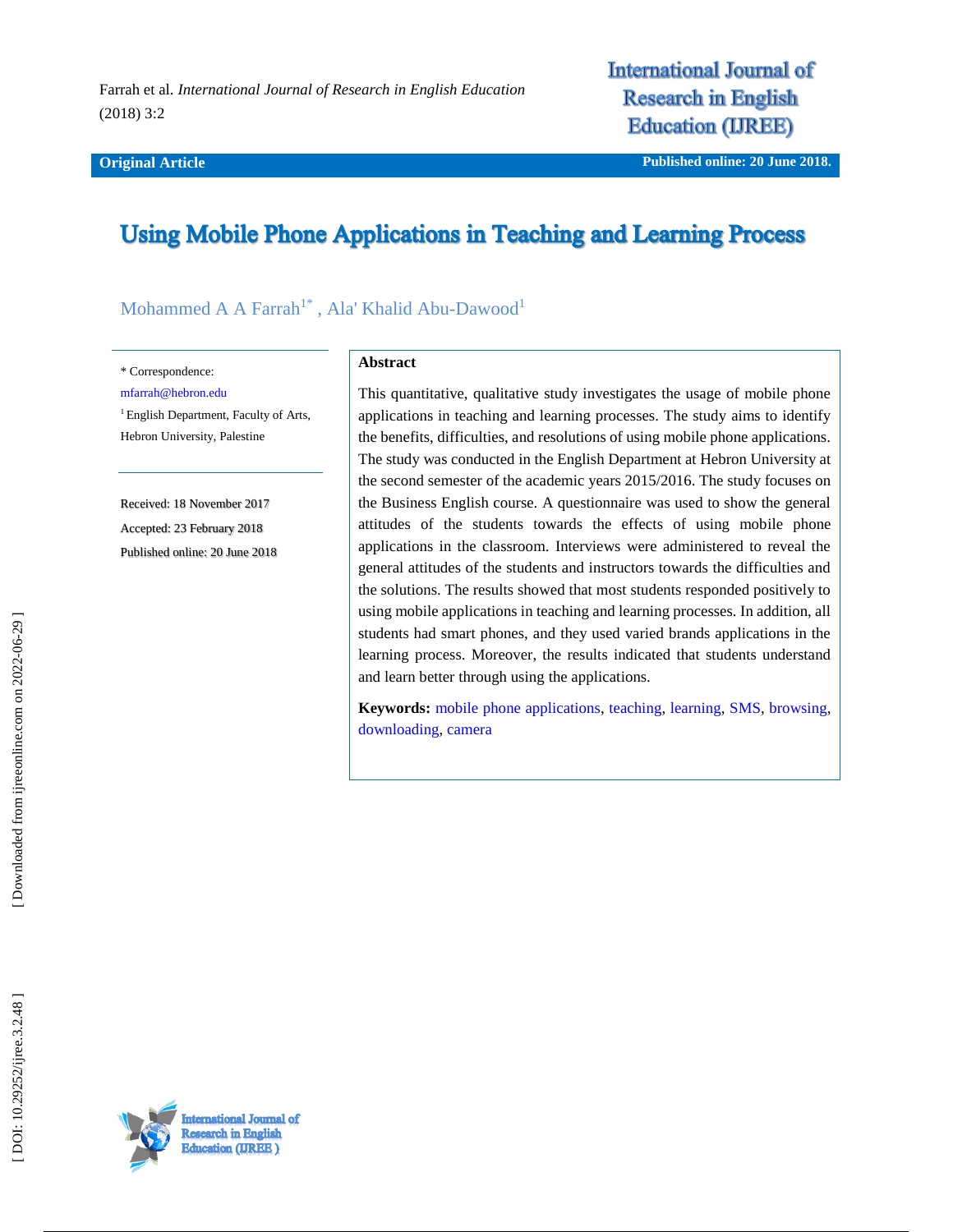#### **1. Introduction**

Mobile applications are software designed for mobile devices. Institutions of higher education have shown great interests in using technological devices in education. Numerous mobile phone applications have been increasingly employed in teaching and learning. Consequently, it is a natural outcome for researchers to investigate the effectiveness of such devices on the learning environment and the extent that graduates can reach to fulfill their career expectations and develop 21<sup>st</sup> century skills. According to constructivism, there is a need to train students to be independent and self-directed (Abuzahra, Farrah, & Zalloum, 2016). Several studies suggested that mobile devices are invaluable resources in the teaching and learning process as they can help learners and educators to gather information, access content, communicate, and collaborate (Cheung, 2008; Cui et al., 2008; Cui & Wang, 2008; Farrah, 2011; Ferry, 2008; Helm, Guth, & Farrah, 2012; Huang, 2010; Khaddage, 2012; Kizito, 2012; Mtega et al., 2012; Prensky, 2004; Suwantarathip & Orawiwatnakul, 2015).

To sum up, Prensky (2004), Cui and Wang (2008), Kizito (2012), and Wang (2017) assert that using mobile phone applications in teaching and learning provides positive ideas and benefits that motivate students to learn and understand better. In response to the needs of the 21<sup>st</sup> century skills, Hebron University has identified digital literacy as an important dimension that future teachers should be equipped with. The students of the new generation love technology, and they accept it happily. They usually develop a conspicuous willingness to use mobile phone applications in learning. Accordingly, the researchers conducted this study in order to observe both instructors' and students' perceptions towards the effects of the applications on Business English course students at the English department at Hebron University, Hebron, Palestine.

# *1.1 Research Questions*

The current study aimed to answer the following research questions:

- 1. What is the general attitude towards the benefits of using mobile phone applications in teaching and learning?
- 2 . What are the difficulties of using mobile phone applications in teaching and learning?
- 3 . What are the solutions for the problems caused by using mobile phone applications in teaching and learning?

## *1.2 Significance of the Study*

The researchers hope that the results of this paper would be beneficial for other researchers. The research may contain useful information that other researchers may take into consideration while using mobile phone applications at universities. Also, the researchers hope that the study findings will support and develop the uses of the mobile phone applications. They have suggested solutions to the inventors of the applications to update them in a way that suits students.

Downloaded from ijreeonline.com on 2022-06-29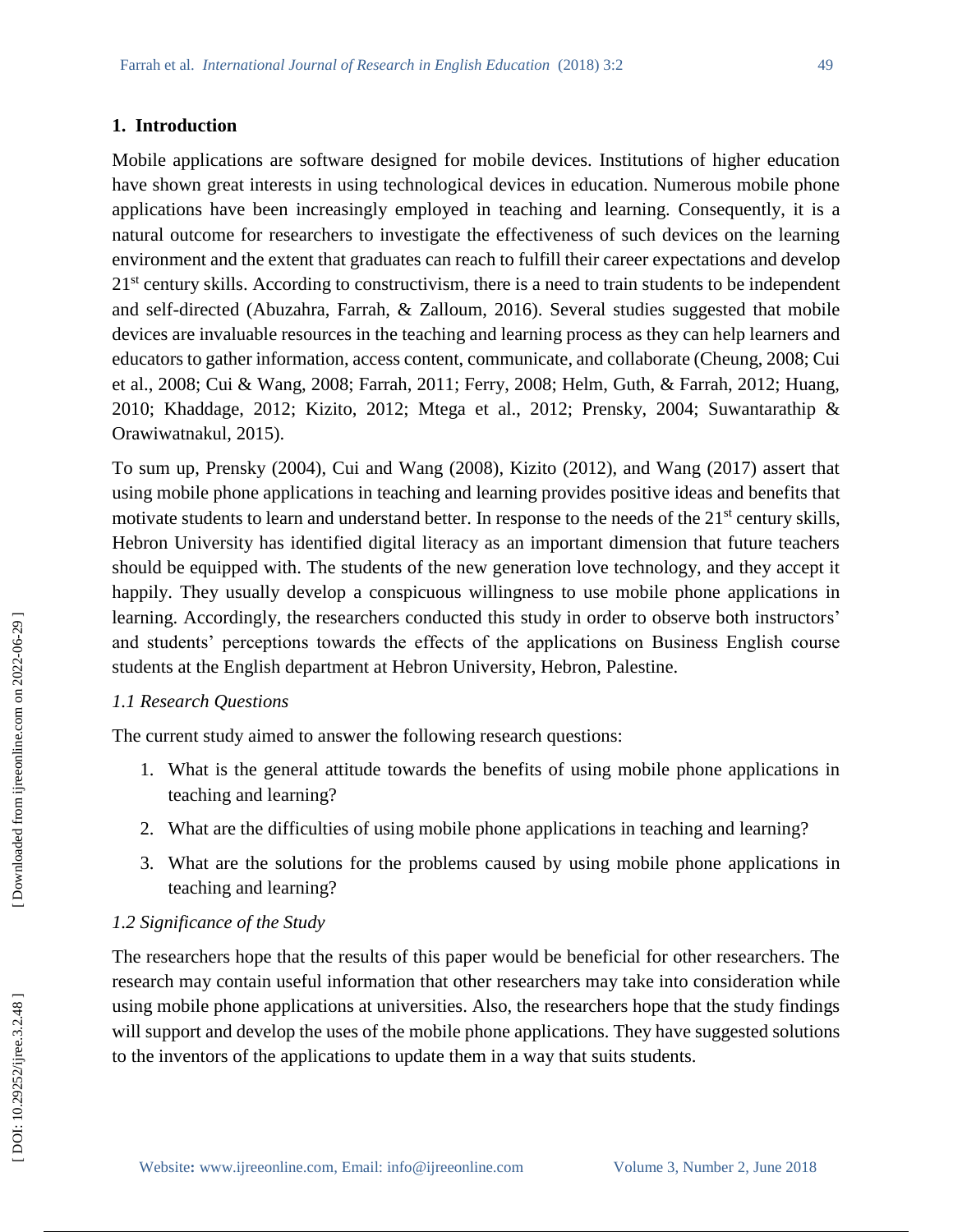#### **2. Literature Review**

In this section, the researchers aim to review the studies that have been conducted about mobile phones and their applications. Several studies have examined the role of using mobile phones in reinforcing teaching and learning (Cui & Wang, 2008; Ferry, 2008; Huang, Hwang, & Chang, 2010; Khaddage et al., 2012; Liaw, Hatala, & Huang, 2009; Mtega, Bernard, Msungu, & Sanare, 2012; Rana, 2014; UNESCO, 2012).

Muyinda, Mugisa, and Lynch (2007) have stated that mobile phones are common between people. Recently, the use of mobile phones in communication has evolved; people use them to reinforce teaching and learning. UNESCO (2012) found that the spread of using mobile phones globally and in African, Middle East, and World -wide has reinforced and supported teaching and learning. Huang et al. (2010) have pointed out that the mobile learning applications help students study contents in a convenient way. Also, they help the students to interact with each other at any time and place.

Ferry (2008) has indicated that mobile phones help students to access and adjust web based contents, and they make students cooperate with others. According to Cui and Wang (2008), mobile phones may be used to store and call data such as e -books which make teaching and learning more convenient and successful (as cited in Mtega et al., 2012; Rana, 2014). Khaddage (2012) has concluded that using mobile phone applications helps students to concentrate on their weaknesses, reduce their misconceptions, and reinforce learning. Also, it helps instructors determine students' difficulties and misunderstanding. In addition, instructors can adapt activities, practice teaching, and reinforce assessment and feedback.

There are various applications that can be used in teaching and learning (Cui & Wang, 2008; Ferry, 2008; Mtega et al, 2012; Kizito, 2012; Rana, 2014). Mobile phone applications can be used for educational practices such as SMS, GPS, camera, browsing, downloading, Bluetooth, Wi -Fi, voice calls, and gaming. Cui and Wang (2008) state that SMS messages are helpful for students to learn foreign languages; they are also important for instructors to connect and communicate with their pupils. According to Ferry (2008) and Cui et al. (2008), there are some browsers that students can use to check e -mails, read books, and watch lectures at any time and place. Students and instructors can also use the browsers to download some materials via their mobile phones. In addition, students and instructors can share and store information resources via Wi -Fi, Bluetooth, or Infrared.

## *2.1 Advantages of Using Mobile Applications*

There are some benefits of using SMS applications in teaching and learning (Cheung, 2008; Cui & Wang, 2008; Kizito, 2012; Mtega et al., 2012; Prensky, 2004; Suwantarathip & Orawiwatnakul, 2015). According to Cui and Wang (2008), SMS applications have helped students learn foreign languages. Furthermore, text messages can help tutors to communicate with their students. Prensky (2004) has pointed out that SMS messages provide fertile learning opportunities. To elaborate, SMS can elicit the points of view of students, and it can make pupils more aware of the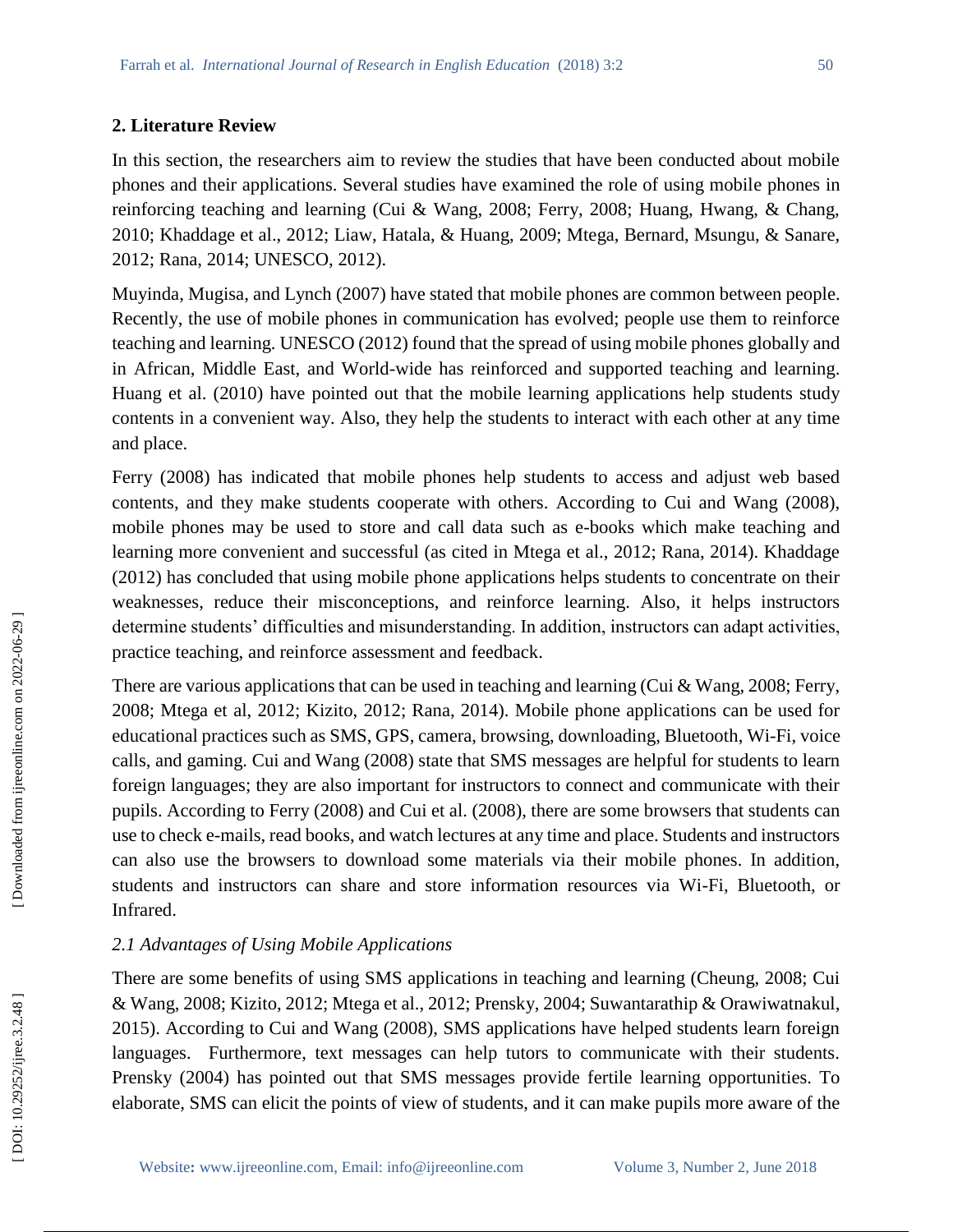event that happens in the class. Cheung (2008) has found that SMS totally motivates interactive class experiments. Suwantarathip (2015) conducted a study that compared the impact of the paper vocabulary exercises inside the classroom with the text messages outside the classroom for 6 weeks. The result was that using SMS messages had positive effects on the participants.

Rana (2012) conducted a study in order to illustrate how mobile phones played an essential role in teaching and learning processes, appoint the mobile phone applications which were used in teaching and learning and identify the web -based activities that helped the students. In order to achieve these objectives, the researcher distributed a questionnaire to 25 teaching staff of different faculties and 100 university students. The results indicated that the use of mobile phone applications were different from one person to another. Some students and teaching staff used text messages and calls more than the applications, while others used the applications more than the text messages and calls. The researcher recommended that the mobile phones applications should be developed.

Cui and Wang (2008) conducted a study in order to identify the devices which are versatile. In other words, they focused on the use of the mobile -based applications in mobile learning with regard to the Chinese educational context. In order to achieve these purposes, the researchers used observation with students. The results indicated that mobile phones were as useful as personal computers; the number of students and instructors who used mobile phones noticeably increased. The recommendation was that mobile phones and their applications should be used more effectively in the future e -pedagogies.

Seol, Sharp, and Kim (2012) conducted a study in order to encourage students to form questions via using mobile phones (SMILE application). In order to achieve this objective, the researchers created the SMILE application and observed 32 fourth and fifth school graders. The results revealed that the students were satisfied with SMILE application, and they were interested in forming questions, and sharing them with each other. Both researchers recommended that SMILE application should be adopted to improve teaching and learning world-wide.

Cheung (2008) conducted a study in order to prove how text messages can abolish the limitations of pencil and paper experiments. In order to achieve this objective, the researcher used observation with school students. The result indicated that the pedagogy of economics was improved in the past decade. The researcher recommended that text messages should be integrated into universities and lectures.

Similarly, Prensky (2004) conducted a study in order to provide knowledge, skills, behaviors, and attitudes that helped students to succeed. In order to achieve this objective, the researcher used observation with students. The study results and recommendations indicated that the price of mobile phones should be cheap.

Moura (2008) conducted a study in order to show the students' perceptions towards mobile -based activities develop learning through using mobiles and motivate collaborative work. In order to achieve these objectives, the researcher administered a questionnaire. The results showed that they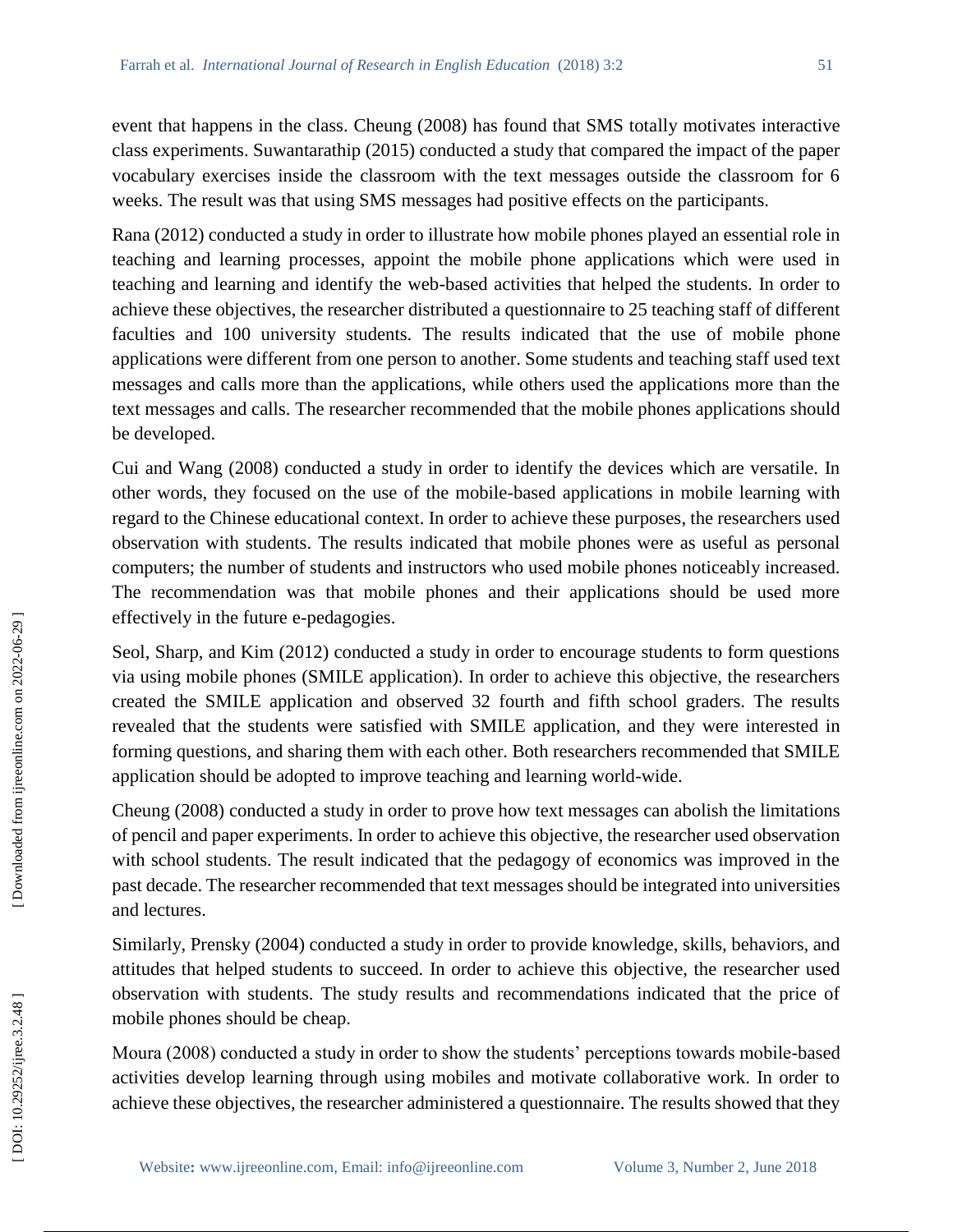were motivated and interested in the activity; the students became more aware of the importance of mobile phones in teaching and learning. The researcher recommended that he/she will continue to evaluate the pedagogical implications of mobile phones and the efficacy of mobile learning

Kumar, Tewari, Shroff, Chittamuru, Kam, and Canny (2010) also conducted a study in order to develop learning and teaching for millions of users who are underprivileged in the developing world. In order to achieve this purpose, the researchers used observations with various Indian children. The results showed that mobile phones were similar to personal computers. The researchers recommended that this research needs development to tailor principled perceptions about mobile learning.

There are versatile devices that have facilitated the mobile learning effects (Cui & Wang, 2008; Prensky, 2004). Cui and Wang (2008) state that internet browsers are now used in mobile phones, specially the third generation protocol. Certain web sites, designed for mobile phones, have become versatile; many students use dictionaries, thesauruses, and encyclopedias on daily basis. Pupils can access the net from their mobile phones and gain the needed instructional materials. In addition, students and tutors can download miscellaneous and limitless materials on their phones. For instance, they can download e-books, music, articles, and instructional materials.

Mtega et al. (2012) conducted a study in order to reinforce teaching and learning. The researchers stated that the mobile phone applications are suitable in teaching and learning, selecting special activities that are convenient for learning via mobile phones, and defining the m -learning limitations at Sokoine University of Agriculture in Tanzania. In order to achieve such objectives, they included 40 university students, interviews, and observation with 5 university teaching staff of four different faculties. The results showed that teaching staff and students used mobile phones for learning and teaching purposes. Students and teaching staff didn't use the same applications, but they used different mobile phone applications. They used messages and calls more than applications. The authors recommended that the specifications of the mobile phones should be studied by the people who usually buy them. The operators of mobile phones should not increase the tariffs of the online services to encourage access to the net.

Additionally, Khaddage et al. (2012) carried out a study in order to identify the university and the instructors' roles in designing proper mobile phone applications, selecting approaches, and administering methods that encourage students to communicate for dynamic output. They did not use a methodology. The results indicated that the integration of mobile applications into education connected educational technology to computer sciences. This integration, between the aforementioned disciplines, was helpful not only for universities but also for secondary and elementary schools. The authors recommended that there're essential issues, difficulties, and thoughts they should focus on because they declared that this paper is broad.

Using mobile phone applications has a positive impact on teaching and learning vocabulary (Basal, Yilmaz, Tanriverdi & Sari, 2016; Habbash, 2015; Suwantarathip et al., 2015). Basal et al. (2016) conducted a study to show the effectiveness of mobile phone applications on enhancing the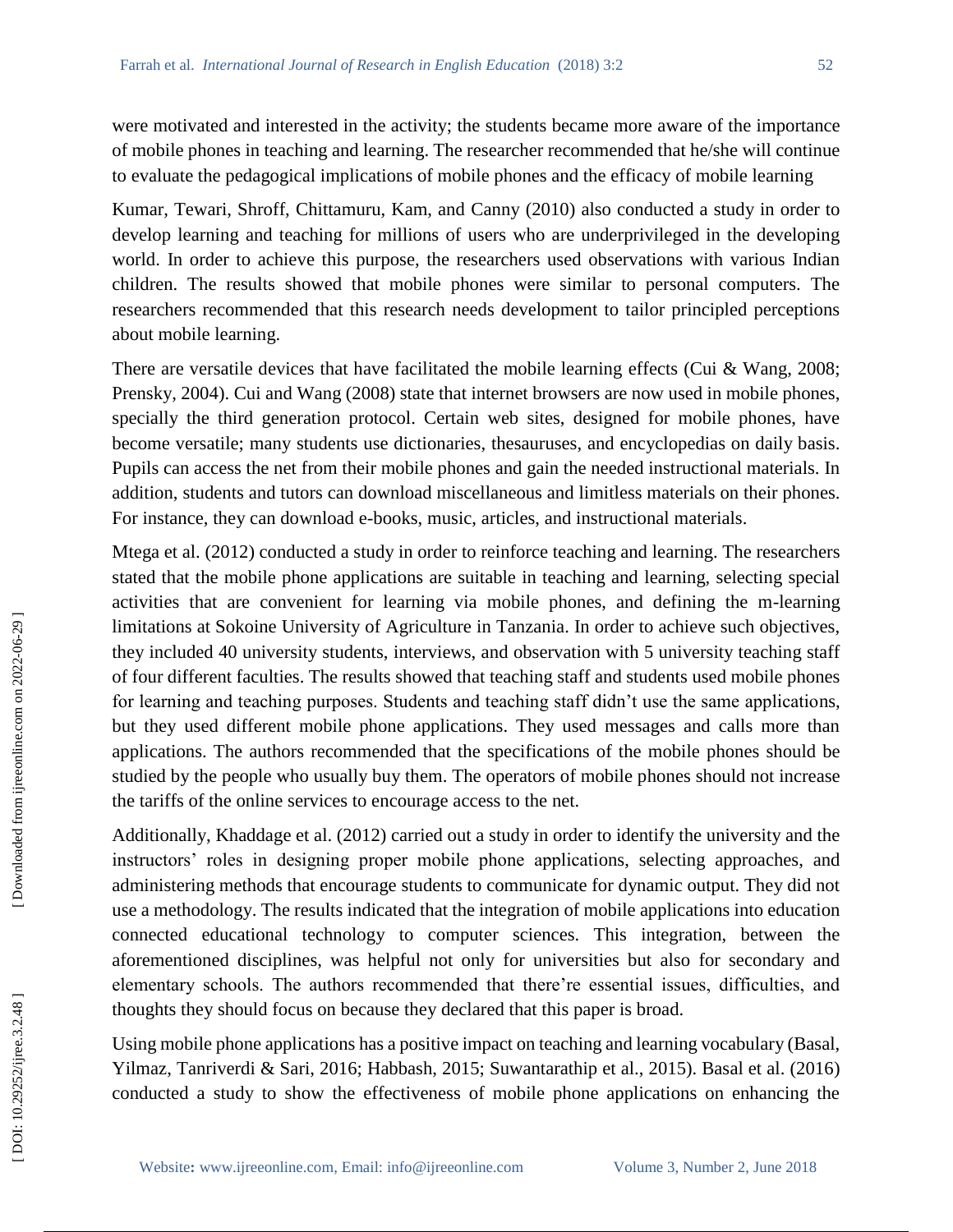students' vocabulary reservoir. According to Habbash (2015), the result was neutral; it had the same effect that the traditional way had. The instructors were confused and didn't know how to use the applications in the classroom. Suwantarathip and Orawiwatnakul (2015) stated that there were two groups; the first one used mobile phone applications, but the second one used the traditional way. The result showed that the first group outperformed the second one.

Habbash (2015) conducted a study in order to discover the chance of reinforcing the students' understanding and ineligibility with regard to the English vocabulary items. To achieve the study objectives, a questionnaire was used. The author recommended that instructors should design materials which suit their students.

Basal et al. (2016) carried out a study in order to seek the effectiveness of teaching 40 figurative idioms via a mobile phone application compared to traditional activities for 4 weeks. They used tests to achieve their objectives. The results showed that the experimental group outperformed the control group. The researchers recommended using mobile phone applications in teaching vocabulary.

Elfeky and Masadeh (2016) carried out a study in order to look for the impact of using mobile devices on the on students' achievements and improvements. Their aim was achieved by using the quasi -experimental approach and observation. The result indicated that learning through mobiles had important effects on the students' achievements and skills. The researchers recommended using the applications of mobile phones in classes.

Alqahtani and Mohammad (2015) conducted a study in order to look for "the relationships of behavioral factors and perceived usefulness of using the mobile application 'Say Quran' for learning Quran on students' perceived performance, satisfaction, and behavior" (p.102). The researchers used observation to achieve their aim. Their results indicated that there's a positive relationship between the students' behavior, satisfaction, and performance.

Alkhezzi and Al -Dousary (2016) also conducted a study in order to examine the effects of mobile phone -based learning on the students' vocabulary, grammar, and writing skills. The researchers used observation to achieve their aim. Their results revealed that using mobile phone applications had a positive effect on the students' performance with regard to grammar and vocabulary. It is possible to use such applications outside the classroom to learn more vocabulary items. The researchers recommended that there should be well -tailored applications that encourage students to learn grammar.

Zou and Li (2015) conducted a study in order to investigate how mobile phone applications can be integrated into the process of teaching and learning English outside and inside the classroom. To achieve their aim, they administered questionnaires and interviews. The results showed that mobile applications can be used inside and outside the classroom.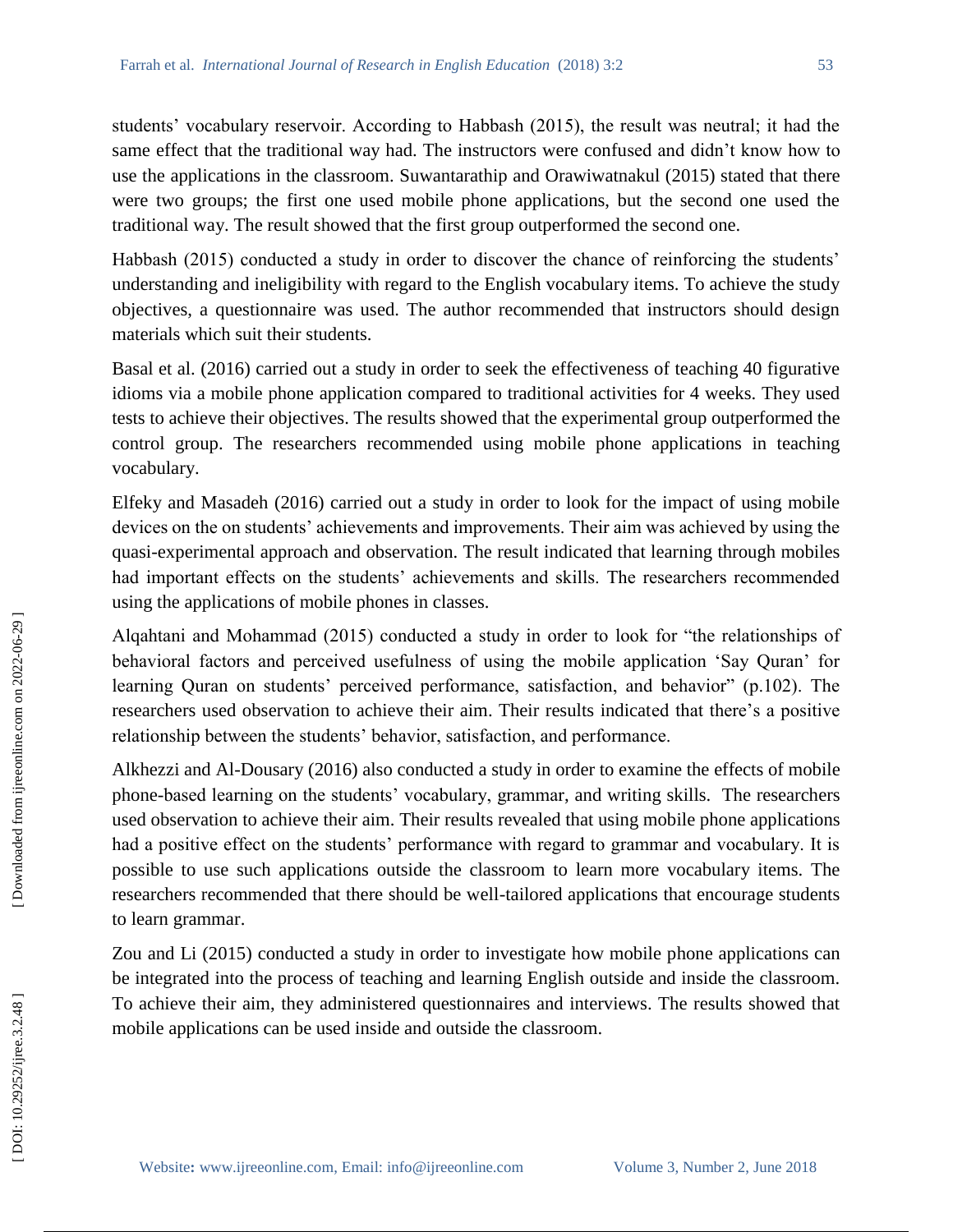### *2.2 Challenges of Using Mobile Applications*

Khaddage, Cristoph, and Bray (2012) state that there are some challenges that constrain the use of mobile phone applications in the teaching -learning process. To illustrate, mobile phones don't provide wide screens to facilitate reading. Moreover, users need methods and approaches to use the target applications in teaching and learning. For example, "universities and teachers must investigate mobile technologies and devices and their proper applications, and select one device that they see the most commonly used by students, such as the mobile phone" (p. 3). There are other challenges that students and instructors may face while using mobile phones and applications (Cui & Wang, 2008; Mtega et al, 2012; Rana, 2014,). Cui et al. (2008) showed that mobile phones did not have suitable sizes, so they hindered both instructors and students. The mobile batteries were also limited, so users cannot use them for a long time.

According to Rana (2014) and Mtega et al. (2012), few instructors and students did not know the capacity of their own mobile phones. In addition, some of them did not know that there were other applications in their smart mobile phones, so they only used SMS messages and calls. Additionally, some of them did not know the type of their mobile phones. However, mobile phones had limited storage which prevented students and instructors from downloading and installing materials. The font size of the text was small, so the users faced difficulty in reading the text via mobile phones.

To conclude, the above section reviewed certain studies related to mobile phone applications and e-pedagogies. Some studies were tackled the use of SMS in the process of teaching and learning. Other studies dealt with the role of mobile phones in reinforcing teaching and learning. In addition, other studies dealt with the benefits and the challenges of using mobile applications.

## **3. Methodology**

In this section, the researchers describe the design of the study, the participants' characteristics, the instruments, and procedure. Finally, they explain data analysis.

## *3.1 Design of the Study*

This study employed a mix methods framework, which consists of quantitative and qualitative approaches. The quantitative data was collected through a questionnaire and the qualitative data was collected through interviews with students and instructors. To validate the findings, a triangulation technique was used to compare the findings obtained from the questionnaires with those of the interview. The following section discusses the participants, instruments, and the data reliability.

#### *3.2 Participants*

The participants in this study were university students and instructors. They were 33 (27 female, 6 male) at the English Department in Hebron University. They were enrolled in the second semester of the academic year 2015 -2016.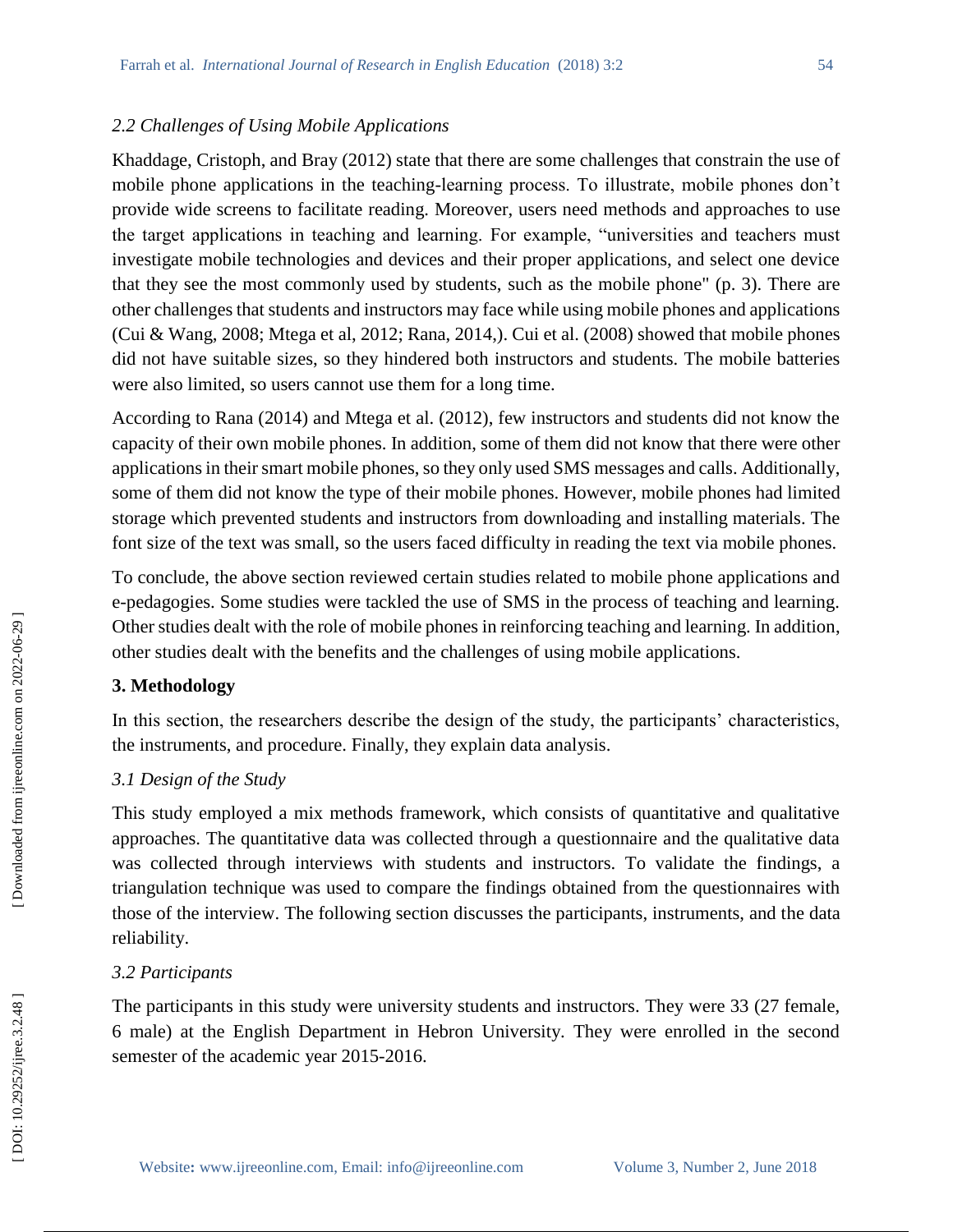#### *3.3 Instruments*

Two instruments were used for data collection: questionnaire and interviews. They are explained in detail.

#### 3.3.1 Questionnaire

The questionnaire was used in order to show the effects and the availability of the mobile phone applications. The questionnaire was developed by the researchers via using the literature review which was conducted to determine the benefits of the mobile phone applications, their difficulties, and the solutions. After the literature review, a 19 -item questionnaire which was convenient for the use of mobile phone applications in teaching and learning was developed by the researchers. The first section of the questionnaire was about the demographic data. To illustrate, gender, GPA, year of study, and some attitudes towards using mobile phone applications were included in this section. The second section contained items about attitudes towards the effects and the uses of mobile phone applications. The items of the questionnaire were written according to two domains **-** the types of applications used in the classroom and the effects of using mobile phone applications. Likert scale was used in the questionnaire to indicate the degree of agreement and disagreement from 1 -5 which were: strongly disagree, disagree, neutral, agree, and strongly agree.

#### 3.3.2 Validity of the Questionnaire

The content validity of the questionnaire was examined against the degree to which the scale of items reflected students' attitudes towards smart phone use. The researchers examined the content validity of the instrument by giving it to an expert from the Faculty of Education. Based on his recommendations, the researchers added some items and others were deleted.

# 3.3.3 Reliability of the Questionnaire

The questionnaire reliability was examined and the result showed that the overall Cronbach Alpha Coefficient of the questionnaire was (r=0.75.5), indicating a good degree of internal consistency. This means that the questionnaire was a reliable instrument.

### 3.3.4 Administration of the Questionnaire

A 19 -item questionnaire was distributed by the end of the second semester of the academic year 2015/2016. The questionnaire was distributed to the students to investigate their attitudes towards the effects and the uses of mobile phone applications in English for Business Course. The number of the questions filled was 33. Quantitative data was analyzed statistically by using the SPSS program version 22.

### *3.4 Interviews*

The researchers conducted interviews with three instructors and five students at Hebron University during the second semester of the academic year 2015/2016. The aim of the interviews was to measure students' and instructors' attitudes, the difficulties, and solutions.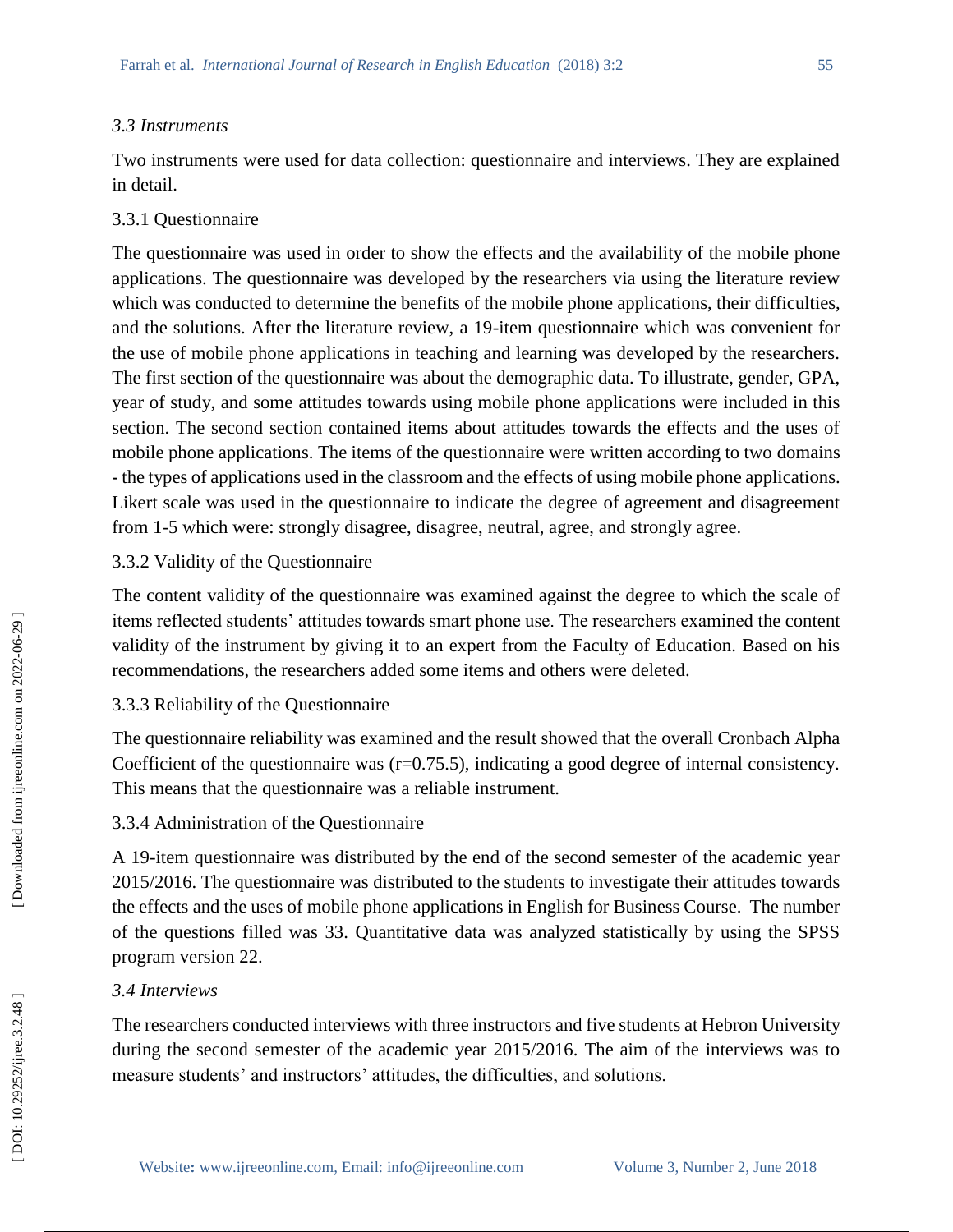# 3.4.1 Validity of the Interview Questions

Valid qualitative research is about credibly representing different interpretations to the readers. According to Kvale (1996), "the issue of what is valid knowledge involves the philosophical question of what is truth" (p, 238). One way to promote validity is to employ a strategy known as triangulation. Triangulation allows for a more in -depth inquiry of a concept by bringing together data from different sources. In this study, triangulation was established through the following data collection techniques.

- 1. Questionnaires
- 2. Interviews
- 3. Similar research studies

Using these techniques assists in producing a better research design, and more valid and reliable findings. Mason (2002) opined that triangulation encourages the researcher to approach their research questions from different angles and to explore their intellectual problems in a more rounded, multi -faceted way.

Another way to promote validity is awareness on the part of the interviewer and interviewees. In this study, the interviews with the instructor and the students in English for Business class were planned to provide a deeper understanding of information related to using mobile applications. Both the instructor and the students had an awareness and understanding for the issue under investigation.

# **4. Data Collection**

This study was conducted at the English Department at Hebron University at the second semester of the academic years 2015/2016. The study focuses on the Business English course. In order to achieve the objectives of the study, two research instruments were used for data collection: questionnaire and interviews (see Appendix I and II). The questionnaire was used to show the general attitudes of the students towards the effects of using mobile phone applications in the classroom. The interviews were administered to reveal the general attitudes of the students and instructors towards the difficulties and the solutions.

# **5. Data Analysis**

The quantitative data were coded, keyed into the SPSS (Statistical Package for the Social Science) version 22, and analyzed. Descriptive statistics were employed to calculate the frequencies, percentages, mean, and standard deviation. The quantitative analysis of the questionnaire data was triangulated with the information obtained from the interviews.

# **6. Results**

This section provides the results obtained from analyzing students' responses in the questionnaire. The first section of this elicitation technique reports the results of the demographic data. The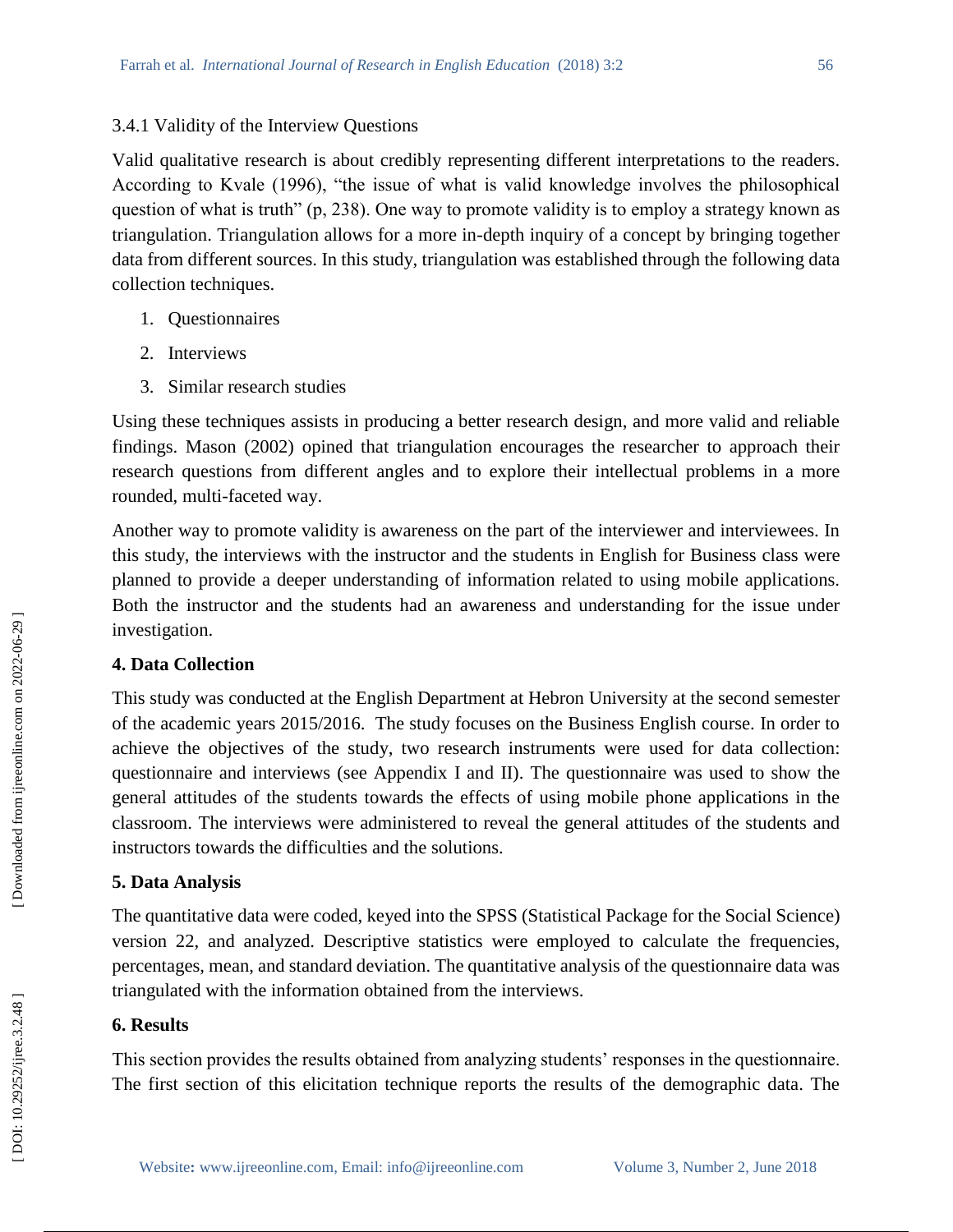second section reports the results of the second part of the questionnaire. Finally, the third section reports the results gained from the interviews with the students and instructors.

## *6.1 Demographic Data*

This section presents the results of the first section in the Questionnaire: the demographic data which includes gender, academic level, GPA, anxiety, possession of smart phones, and performance.

| Variables                                       |                | Frequency        | Percent          | Cumulative<br>Percentage |
|-------------------------------------------------|----------------|------------------|------------------|--------------------------|
| Gender                                          | Male           | 6                | 18.2             | 100                      |
|                                                 | Female         | 26               | 81.8             |                          |
|                                                 | <b>Total</b>   | 33               | 100              |                          |
| Level                                           | Third<br>Year  | ١                | $\mathfrak{Z}$   | 100                      |
|                                                 | Fourth<br>Year | 32               | 97               |                          |
|                                                 | <b>Total</b>   | 33               | 100              |                          |
| <b>GPA</b>                                      | 70-79          | 18               | 54.5             | 100                      |
|                                                 | 80-89          | 15               | 45.5             |                          |
|                                                 | <b>Total</b>   | 33               | <b>100</b>       |                          |
| When the instructor asks me to learn via mobile | Yes            | 10               | 30.3             | 100                      |
| phone applications, I become nervous.           | $\rm No$       | 23               | 69.7             |                          |
| I have a smart mobile phone.                    | <b>Total</b>   | 33               | 100              |                          |
|                                                 | Yes            | 33               | 100              | 100                      |
| When I use smart mobile phone applications, I   | $\rm No$       | $\boldsymbol{0}$ | $\boldsymbol{0}$ |                          |
| understand and learn better.                    | Total          | 33               | 100              |                          |
|                                                 | Yes            | 25               | 75.8             | 100                      |

Table 1. Students' demographic data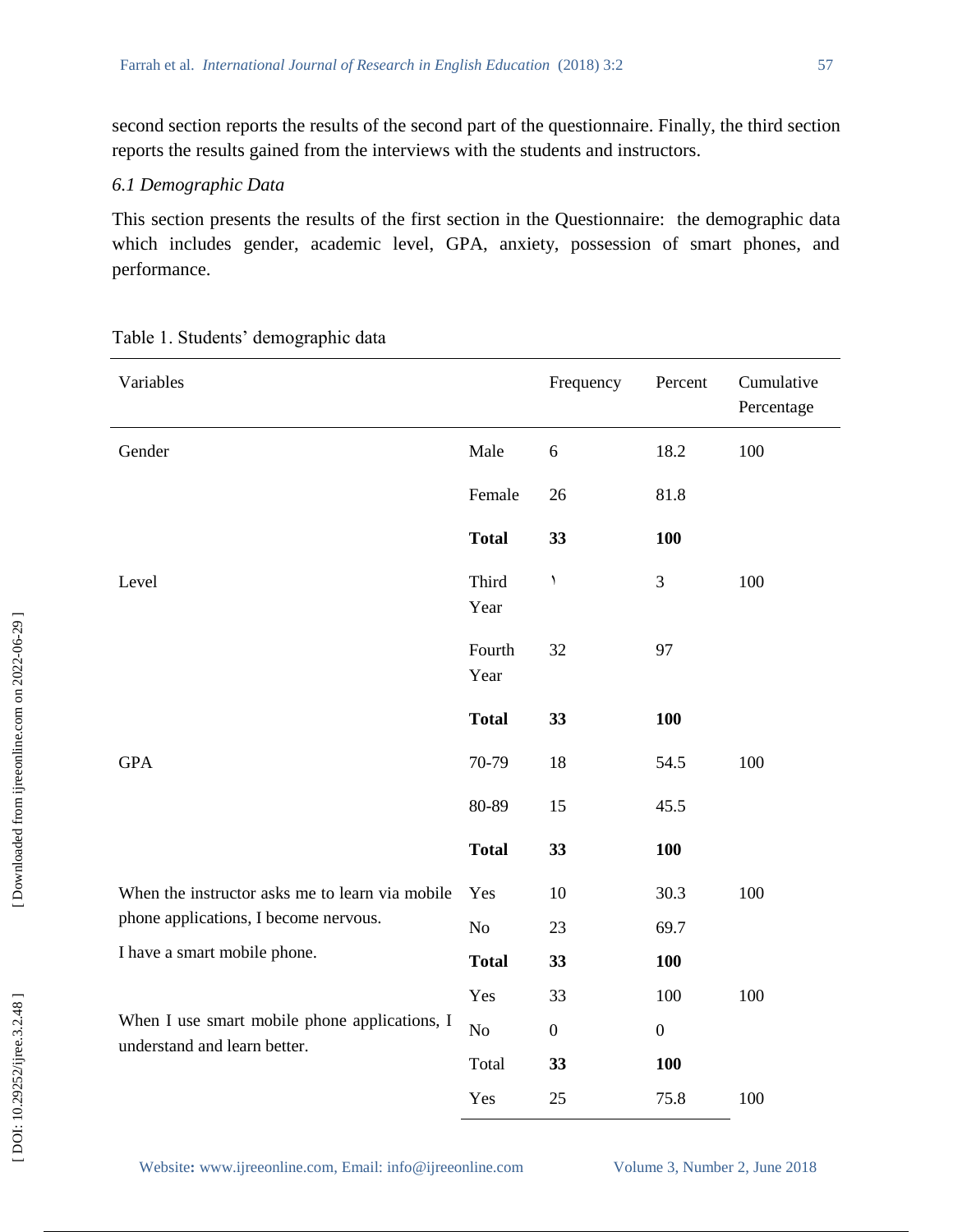| N <sub>0</sub> |    | 24.2       |
|----------------|----|------------|
| <b>Total</b>   | 33 | <b>100</b> |

Table 1 shows that the bulk of the respondents were females and that reflected the general population of Hebron University in Palestine. The dominating majority of the students 26 (81.8%) were females, 6 (18.2%) were males. Regarding their academic level, 1 (3%) student was in her third year, and the rest of the students 32 (97%) were in the fourth year. Regarding their Grade Point Average (GPA), 18 (54.5%) students got an average ranging between 70-79, and the rest of the students 15 (45.5) got an average ranging between 80 -89.

Regarding anxiousness, 10 (30.3%) students reported that they become nervous and the rest (23) (69.7%) indicated that they do not become nervous while using smart phones to learn. All of the students reported that they have smart mobile phones. Finally, when asked if they understand better when they use mobile phones, the majority of the students 25 (75.85) answered that they understand better and the rest answered that they do not understand better.

Question one:What is the general attitude towards the benefits of using mobile phone applications in teaching and learning?

Descriptive statistics were calculated for all the questionnaire items to examine the attitudes of the English for Business course students towards the benefits of using mobile phone applications in teaching and learning.

Table 2. Descriptive statistics (Means and Standard Deviations) for the different benefits, difficulties, methods, and solutions of using mobile phone applications.

| N <sub>0</sub> | <b>Item</b>                                                                                                                                                        | No. | Mean | <b>SD</b> |
|----------------|--------------------------------------------------------------------------------------------------------------------------------------------------------------------|-----|------|-----------|
| 19             | I use Opera Mini, Internet Explorer, Mozilla fire fox, 33<br>Opera and Google chrome applications to browse online<br>such as e-mail, real materials and lectures. |     | 4.2  | .83       |
| 15             | Using mobile phone applications makes me enjoy 33<br>learning.                                                                                                     |     | 3.9  | .70       |
| 7              | I use mobile phone applications to contact with my 33<br>colleagues through using Facebook, Twitter, and SMS<br>and so on.                                         |     | 3.9  | 1.03      |
| 3              | Using mobile phone applications in learning is 33<br>convenient.                                                                                                   |     | 3.9  | .46       |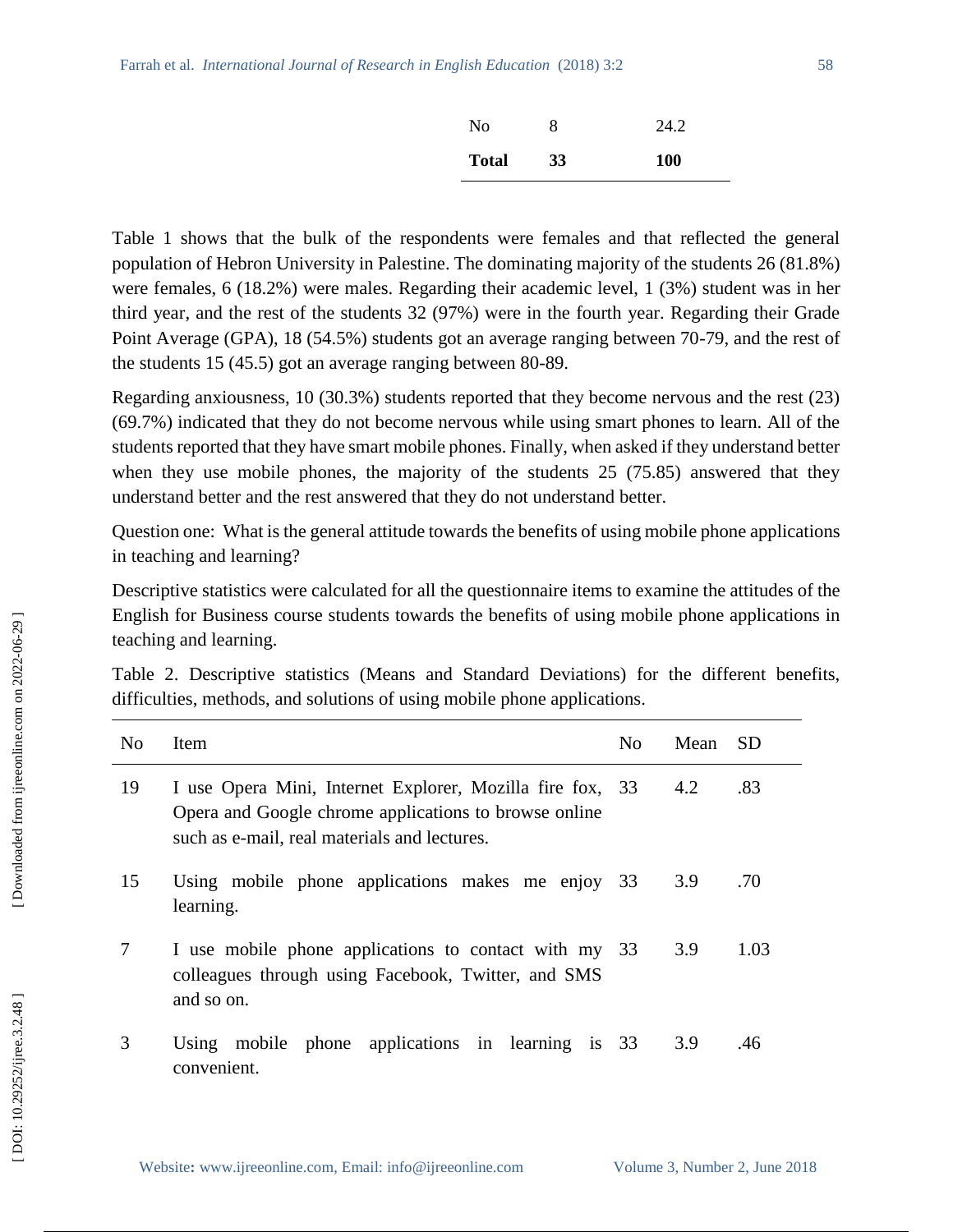| $\overline{2}$ | Using mobile phone applications in learning helps 33<br>students access the content of learning.                           |    | 3.8            | .46  |
|----------------|----------------------------------------------------------------------------------------------------------------------------|----|----------------|------|
| 6              | Using mobile phone applications in learning helps me<br>store and call data.                                               | 33 | 3.8            | .83  |
| 18             | Using mobile phone applications is a convenient tool for 33<br>meaningful learning.                                        |    | 3.75           | .74  |
| $\mathbf{1}$   | Using mobile phone applications in learning strengthens<br>knowledge retention.                                            | 33 | 3.75           | .53  |
| 16             | Using mobile phone applications in learning motivates me<br>to study hard.                                                 | 33 | 3.7            | .83  |
| 14             | I use communication applications to communicate, share<br>and discuss data through Facebook and Skype.                     | 33 | 3.6            | 1.18 |
| 8              | Using mobile phone applications in learning is 33<br>diversionary for me.                                                  |    | 3.55           | .83  |
| 12             | I use collaboration applications to share documents and<br>files such as Google applications.                              | 33 | 3.55           | .51  |
| 11             | Though there are educational applications in my phone, $I$ 33<br>download extra applications.                              |    | 3.4            | .92  |
| 17             | Using mobile phone applications is consistent with 33<br>language/literature learning courses.                             |    | 3.3            | .70  |
| 4              | Using mobile phone applications in learning reinforces 33<br>what I'm weak in.                                             |    | 3.3            | .74  |
| 13             | I use coordination applications to get information about<br>my assignments and date class organization such as<br>Twitter. | 33 | 3.3            | 1.35 |
| 5              | Using mobile phone applications in learning reduces my<br>misconceptions.                                                  | 33 | 3.15           | .51  |
| 9              | I use my phone just for texts and calls.                                                                                   | 33 | $\overline{2}$ | 1.16 |
| 10             | I do not know my mobile phone's type.                                                                                      | 33 | 1.6            | .35  |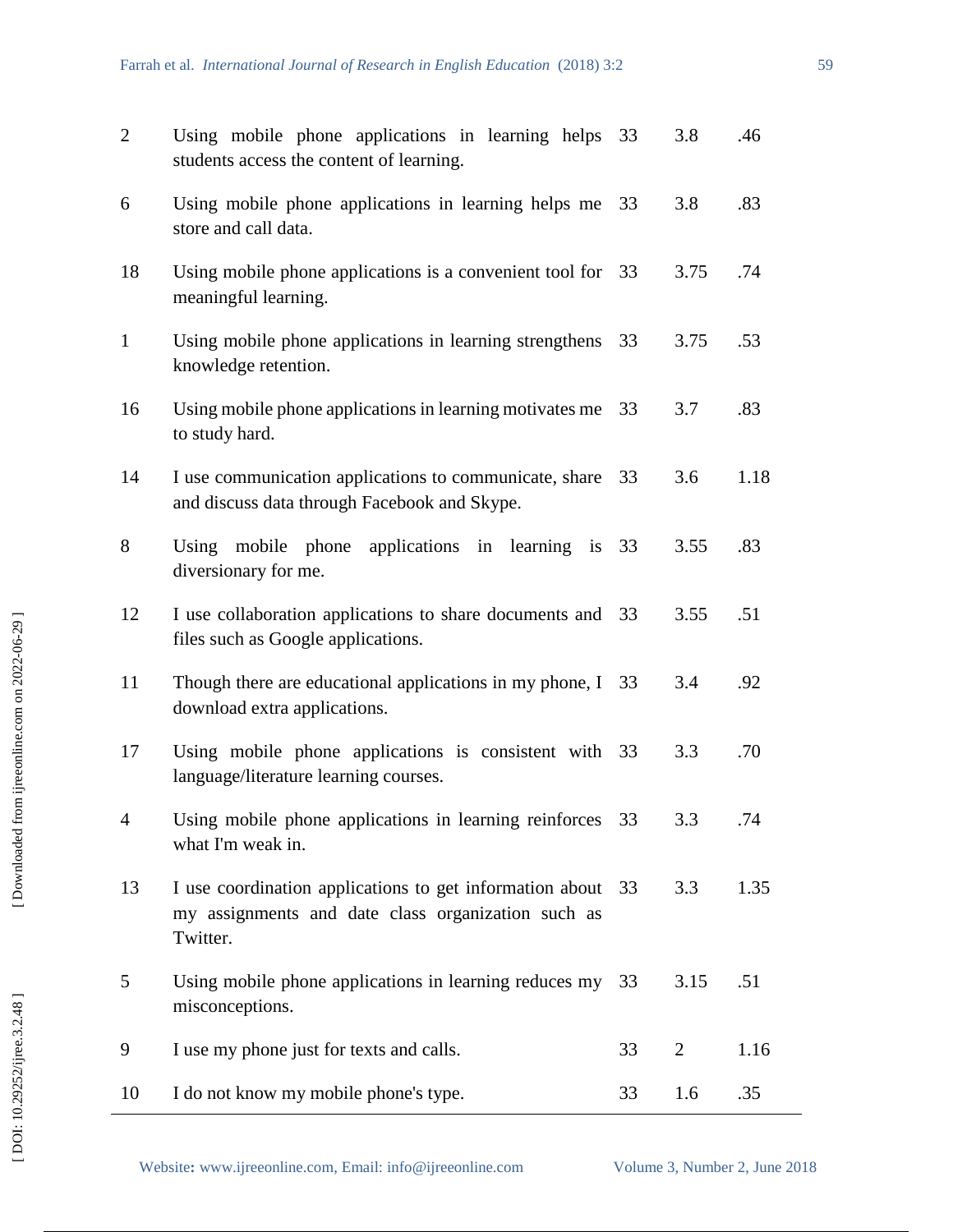Table 2 shows that the students had positive attitudes regarding the use of mobiles in the process of learning. The item that got the highest agreement is item number 19. This means that most students strongly agreed that they normally use versatile browsers when they browse for materials and other things. This was in line with the findings of Mtega (2012), Khaddage (2012), and Rana (2012).

Other items that scored high agreements were (15, 7, 3, 2, & 6). The students majorly used mobile phone applications in order to connect with their classmates through using Facebook, twitter, and SMS as shown in item 7. This was in line with other studies that showed the students' willingness to use social media to connect with others (Cheung, 2008; Khaddage, 2012; Mtega, 2012; Rana, 2012; Seol, 2012). The students reported that they like to use mobile phone applications because they will enjoy learning as perceived in item 15. This reflected several studies that investigated the "interest" dimensions in mobile phone -based learning (Khaddage, 2012; Mtega, 2012).

The least agreed with items were number 9 and 10. This means that the students did not agree that they use their phone just for text messages and calls. This reflected the perceptions of Cui (2008), Cheung (2008), Mtega (2012), and Rana (2014) that the students use their mobiles in various mobile applications.

# *6.2 The Results of the Interviews*

6.2.1 The Attitudes of the Students and Instructors towards Using the Applications

The researchers interviewed some instructors and students. As mentioned above, three instructors and five students were interviewed. They were asked them the following questions:

1. What's your attitude towards using mobile phone applications in teaching and learning?

The attitudes of the instructors towards using mobile phone applications were positive and similar to some extent. There was no contradiction among them. First of all, there was an agreement among the interviewed instructors that mobile phone applications are not popular in Palestine, both in schools and universities, because not all students have smart phones. However, they pointed out that if all students have smart phones, they can use the applications for educational purposes. Moreover, they added that smart phones are necessary, needed, and valuable sources for instructors and students. Finally, they welcomed using mobile phone applications and advised other instructors and students to use them in the classroom. However, students should use them in a way that does not distract others.

On the other hand, there were five students who showed their attitudes towards using mobile phone applications in teaching and learning. Most of the students pointed out that they prefer using smart phones applications because they are meaningful, especially for EFL learners who always need such applications. Furthermore, they declared that they like using smart phone applications due to their educational benefits. They explained that using smart phone applications has helped them in their academic life. One student stated that he does not use the mobile phone applications though he has a smart phone.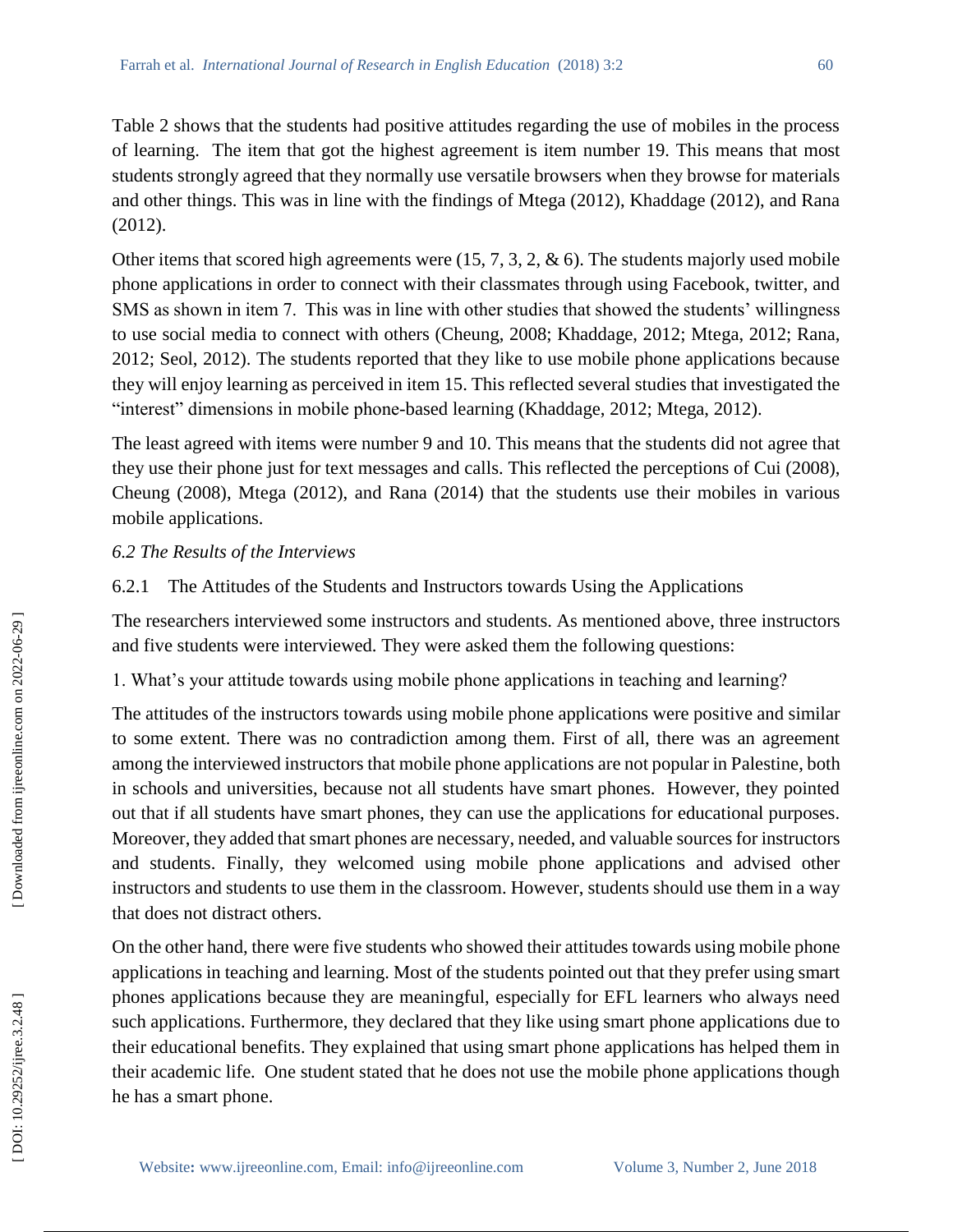### 2. Do you believe that using mobile phone applications are useful or not? Why?

The interviewed instructors mentioned some advantages for using smart phone applications. First, using the different applications is useful because they have a lot of advantages in terms of access to information and convenience, instructors can ask their students to look for meanings at any time. Moreover, they help the students to participate in the learning process. To illustrate, instructors could ask their students to get clichés via the internet; such approach is called "the learner centered approach." They added that using such applications is useful because it helps students to learn a second language easily and these applications are considered a source of information which facilitates access to information. For instance, dictionaries applications are used so much as they help students to look for any meaning, pronunciation, synonyms, antonyms, definitions, and terminology. Furthermore, they added that using smart phone applications is meaningful because it facilitates work, study, access to knowledge, practice and training. Finally, they emphasized the idea that time can be wisely used.

Similarly, the interviewed students listed many advantages for using smart phones applications. The first advantage is that mobile phone applications have helped them access to information quickly and easily. For instance, dictionaries applications such as Longman, Oxford, Dictbox, and Almaany applications usually trigger them to get the meaning of words wherever and whenever they need them. They mentioned that these applications can improve their four language skills. Moreover, the applications help them save time, money, and information. Furthermore, they mentioned that the mobile applications encourage them to share knowledge with each other. Finally, most of the students emphasized that meaningful applications entertain students, enhance their goals, and help them get rid of daily stressful routines.

3. What are the difficulties of using mobile phone applications in learning and teaching processes?

The difficulties that were mentioned by students were similar. One of the students stated that some applications usually need access to the internet in order to benefit from the applications in the learning process, so she deletes some of them because most of the time the internet service is not available. She added that the benefits of the applications depend on the access to the internet. Sometimes, it is not allowed to use the applications classroom exams. Another student said that he had a difficulty to get a smart phone. Furthermore, a student said that there are some applications with a complicated system (internet access, e-mail, and passwords). This prevents students from using applications effectively, such as Duolingo Test. Finally, one student stated that students get distracted because they may chat with friends.

4. What are the solutions for the difficulties that the students face during using mobile phone applications?

The students offered a number of suggestions for the difficulties and the problems they face. The first suggestion is that the internet should be available in any place, especially at Hebron University. The second suggestion is that the inventors of such applications ought to design applications which have easy systems.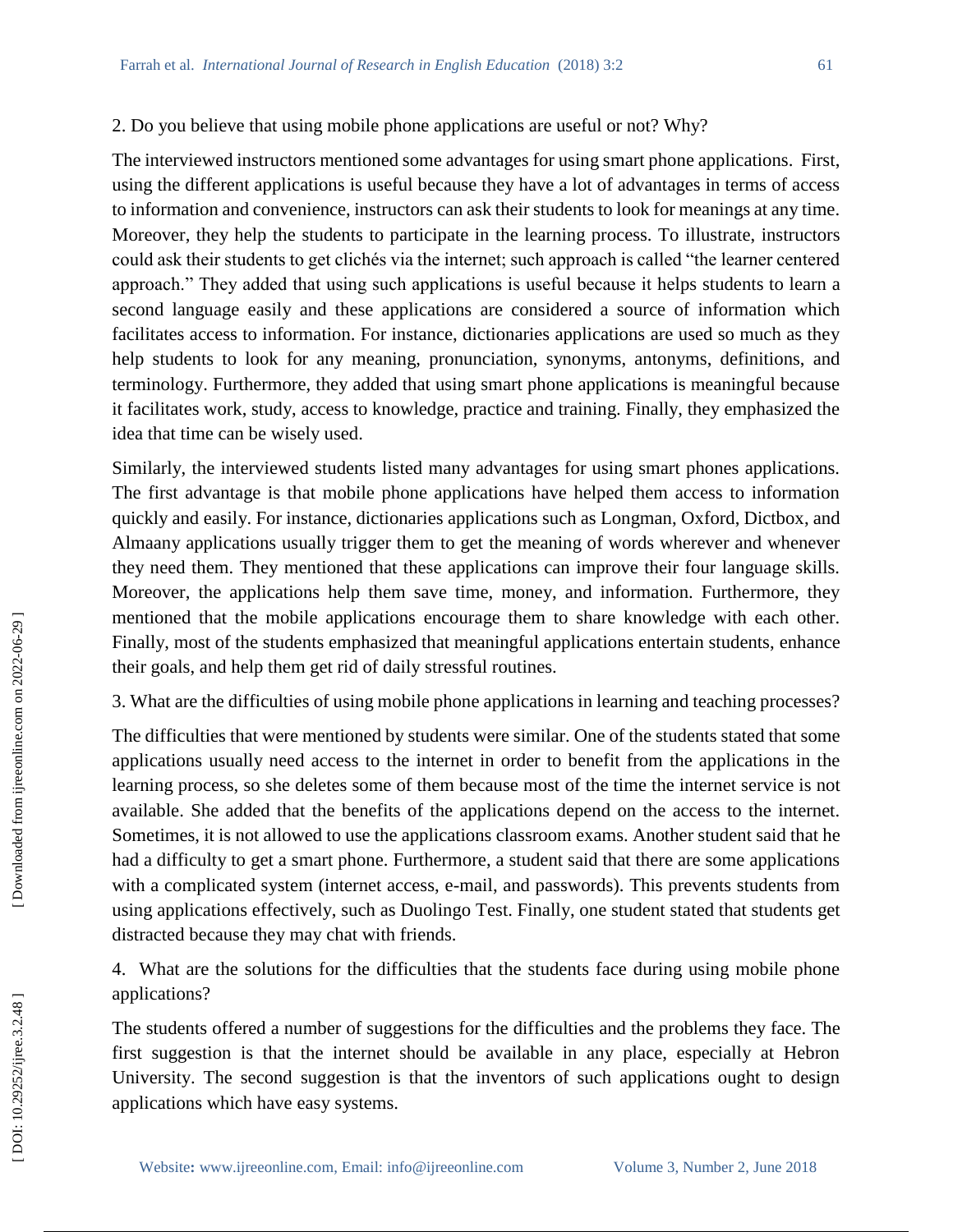#### **7. Discussion**

The results of the questionnaire matched the results of the interviews that the researchers synthesized. First of all, the advantages that the students mentioned in the interviews were similar to the advantages the students mentioned in the questionnaire. For instance, most of the students held a positive opinion towards the impact of applications on knowledge retention and support. In addition, five students who were interviewed, stated that the applications normally encourage them to access the content and information; the same perceptions were manifested in the questionnaire. Moreover, the following item was mentioned in both the questionnaire and the interviews; "using mobile phone applications help the student remember and call data." Some interviewed students stated that they usually use the applications to connect with each other.

Additionally, the result of the interviews was similar to what was mentioned in the literature review. On the one hand, one interviewee showed that the applications help her connect with other mates. Moreover, all the students mentioned that such applications help them access to any content they need. As a result, the researchers found out that these results are mentioned in the literature review by other researchers such as Huang et al. (2010) and Ferry (2008).

On the other hand, some of the difficulties, which the target students faced in the experiment, were not similar to other studies. For example, the students faced several obstacles such as the lack of internet access all the time and everywhere. Additionally, some applications have had complicated systems. Thus, they wasted students' time and interrupted their attention. Whereas, the obstacles mentioned in the literature review were that some mobiles' sizes were small, and the batteries of the mobiles are limited. Because the difficulties mentioned by the interviewed students are different from the ones mentioned in the literature review, the solutions that were suggested by the students differ from those of the researchers.

The findings of this study reveal that using mobile applications has solid advantages. This is in agreement with a number of studies. For example, Prensky (2004), Cui and Wang (2008), Kizito (2012), and Wang (2017) assert that using mobile phone applications in teaching and learning provides positive ideas and benefits that motivate students to learn and understand better. Cui and Wang (2008) suggested that mobile applications are helpful for students to learn foreign languages and for instructors to connect and communicate with their pupils.

Abuzahra, Farrah, and Zalloum (2016) emphasize that learning is most active when it occurs as a result of a *collaborative* effort. Khaddage (2012) stresses that effective learning takes place when the teacher communicates effectively with his students in an enjoyable and convenient learning environment.

The results obtained from the quantitative data and qualitative data indicate that using mobile applications can help learners and educators to gather information, access content, communicate, and collaborate. This is in line with the findings of Cui and Wang (2008), Ferry (2008), and Cheung (2008). Cheung (2008) has found that such environments motivate interactive class experiments. Likewise, Moura (2008) found that mobile -based activities develop learning through using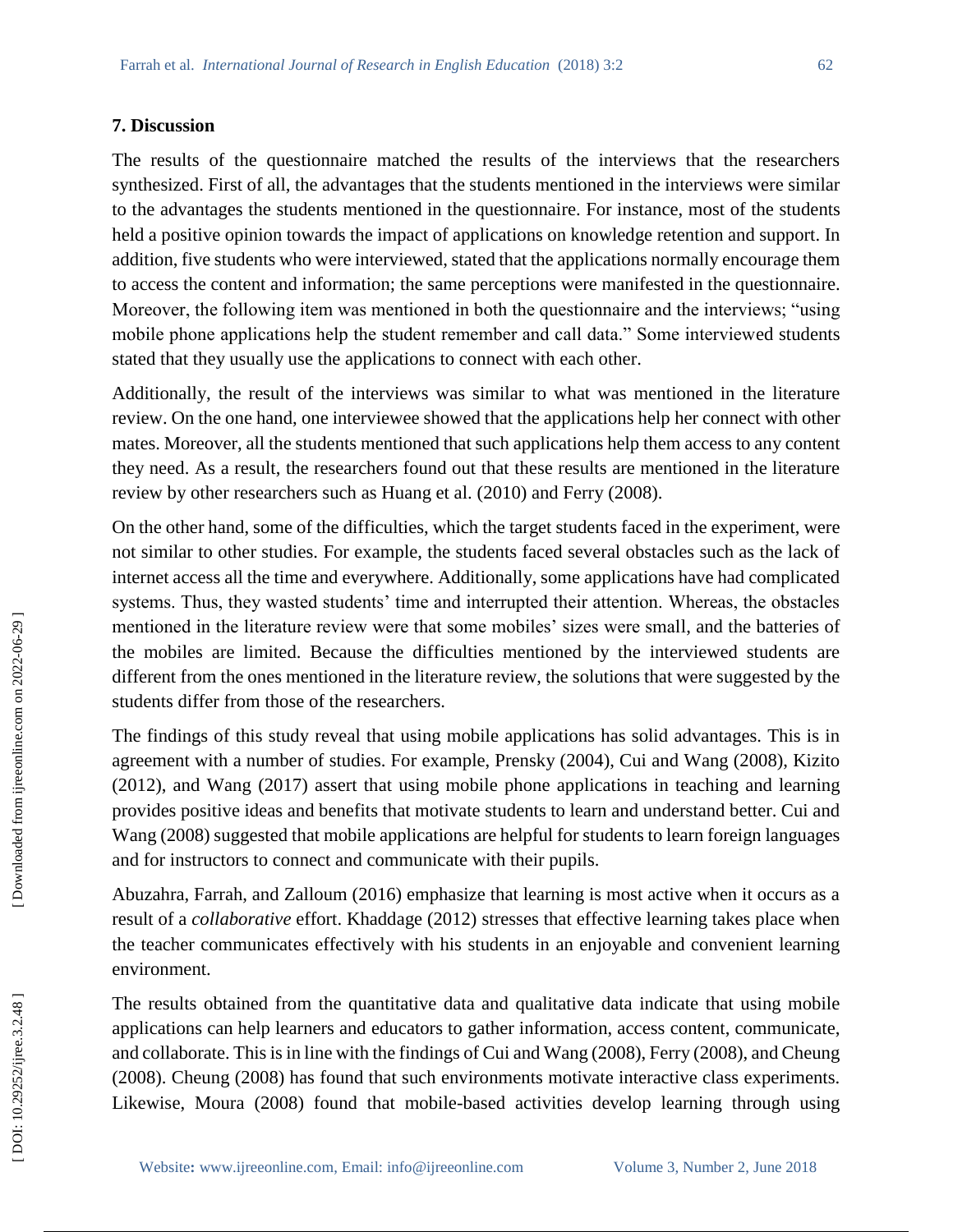mobiles and motivate collaborative work. Similarly, Cui and Wang (2008) reported that mobile phones make teaching and learning more convenient and successful. Finally, the above finding is in agreement with the findings of Mtega (2012) and Khaddage (2012) who suggested that such mobile applications can be as engaging, interesting, and enjoyable.

## **8. Conclusion**

In conclusion, using mobile applications and technological resources enables learners to have a comprehensive scope for the learning process in the language classroom, as they expedite a multidisciplinary perception on learning and open new opportunities for learners. In this study, the researchers investigated the students' and instructors' perceptions and attitudes towards the use of mobile applications in the English Department at Hebron University. This study investigated the benefits, difficulties, and the solutions of using mobile phone applications. As the study revealed, mobile applications are likely to present an additional valuable outcome on learning in this challenging, yet fascinating, and motivating learning environment. It's evident from the results of questionnaire and interview that the majority of students have favorable views towards using mobile applications for they involve energetically with such mobile learning applications. They take opportunities to assume their responsibilities to learn in a learner -centered classroom, in a collaborative and interactive manner with their peers and their instructors alike. The results showed that most of the students used mobile phone applications because of easiness of accessibility and flexibility which helped them in the teaching and the learning process. Based on the results of the study, the researchers believe that using mobile applications in teaching and learning process might have a noteworthy effect on the students' academic progress.

# **9. Recommendations**

The main purpose of this research paper was to investigate using mobile phone applications in the teaching and learning processes. Universities and instructors will find the results of this paper to be very beneficial as it will help them enhance their understanding of mobile applications use in educational environments. Accordingly, it may help them shape their knowledge for an effective use of mobile applications. The researchers recommended that universities especially Hebron University and its technology instructors should create certain educational applications for all of the courses according to the requests of the department's instructors which are suitable and meaningful for the instructors and students' specializations. Moreover, the researchers recommended that the inventors should make the size of the phone and its text bigger and more convenient for reading and other purposes. In order to make the use of mobile phone applications useful in teaching and learning, tutors who reject using the applications should be encouraged and persuaded to use them. In addition, the researchers recommended that other researchers should do similar studies, and that they may benefit from using it. Also, the researchers recommended that other researchers review this study as a secondary data in their future studies to develop the study and its results.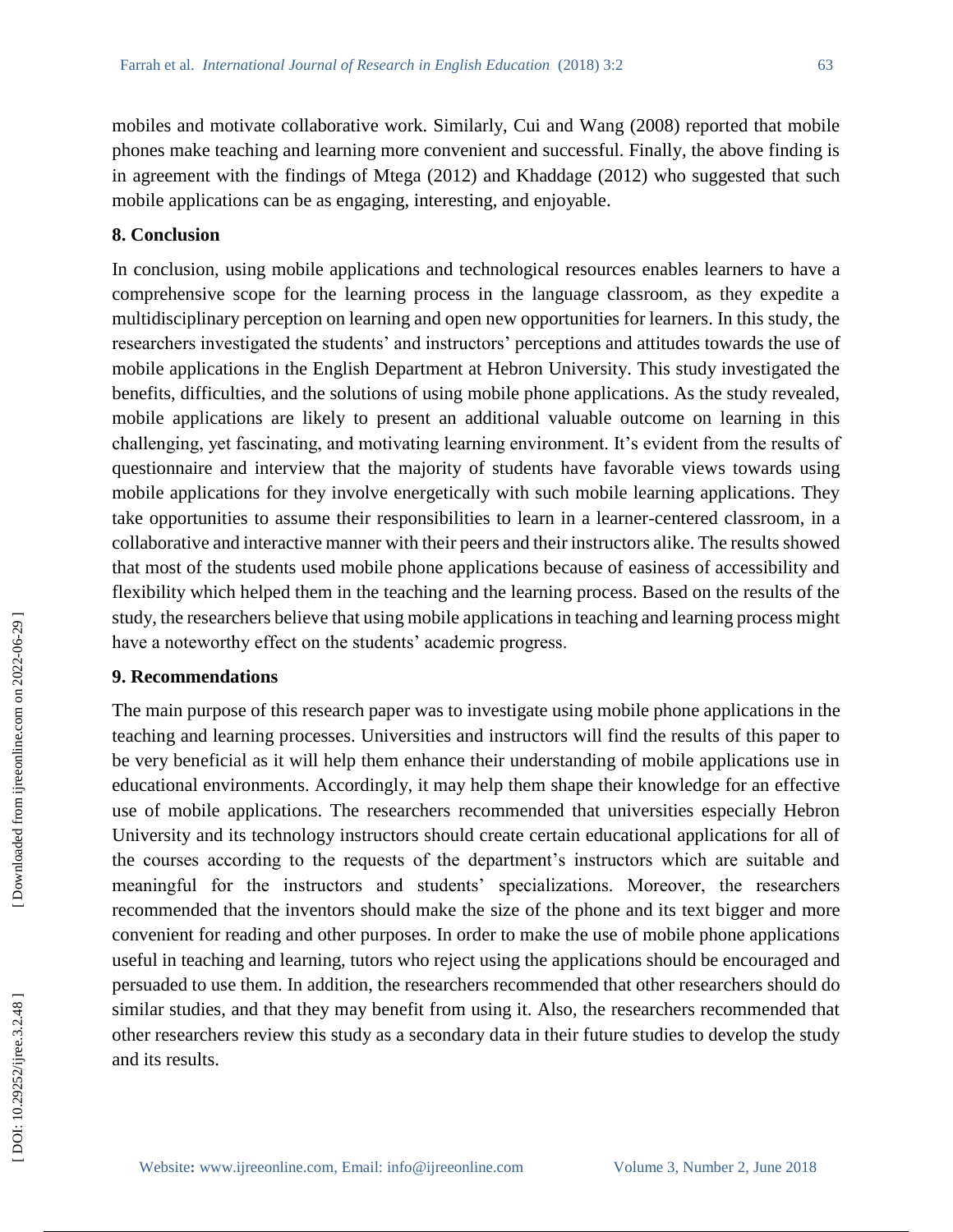#### **References**

- Abuzahra, N., Farrah M., & Zalloum, S. (2016). Using cartoon in language classroom from a constructivist point of view. A*rab World English Journal AWEJ Special Issue on CALL, 3,* 229 229-245 <https://ssrn.com/abstract=2822995> or [http://dx.doi.org/10.2139/ssrn.2822995](https://dx.doi.org/10.2139/ssrn.2822995)
- Alkhezzi, F., Al -Dousari, W. (2016). The impact of mobile learning on ESP learners' performance. *The Journal of Educators Online, 13*(2), 73 -101.<https://files.eric.ed.gov/fulltext/EJ1106736.pdf>
- Alqahtani, M., & Mohammad, H. (2015). Mobile applications' impact on students' performance and satisfaction. *TOJET: The Turkish Online Journal of Educational Technology, 14*(4), 102 -112.
- Basal, A., Yilmaz, S., Tanriverdi, A., & Sari, L. (2016). Effectiveness of mobile applications in vocabulary teaching. *Contemporary Educational Technology, 7*(1), 47 -59.<https://eric.ed.gov/?id=EJ1105763>
- Cheung, S. (2008). Using mobile phone messaging as a response medium in classroom experiments. *Journal of*  Economic Education, 51-67. [https://papers.ssrn.com/sol3/papers.cfm?abstract\\_id=906681](https://papers.ssrn.com/sol3/papers.cfm?abstract_id=906681)
- Cui, G., & Wang, S. (2008). Adopting cell phones in EFL teaching and learning*. The University of Southern Mississippi*, *1*(1), 69 -80. doi: 10.18785/jetde.0101.06 <http://aquila.usm.edu/jetde/vol1/iss1/6>
- Elfeky, A., & Masadeh, T. (2016). The effect of mobile learning on students' achievement and conversational skills. *International Journal of Higher Education,* 5(3), 20-31. doi:<https://doi.org/10.5430/ijhe.v5n3p20>
- Farrah, M. (2011). Online communication and enhancing language skills, motivation, and cultural understanding. *The AUC TESOL Journal (AUCTJ),* 2. Retrieved from <http://www.aucegypt.edu/huss/eli/TESOL/issues/Pages/Home.aspx>
- Ferry, B. (2008). Using of mobile phones to augment teacher learning in environmental education. *Proceedings Ascilite Melbourne*, 295 -298.
- Habbash, M. (2015). Learning English vocabulary using mobile phones: Saudi Arabian EFL instructors in focus. *European Scientific Journal, 11*(35), 446 -457. eujournal.org/index.php/esj/article/download/6808/6535
- Helm, F., Guth, S., & Farrah, M. (2012). Promoting dialogue or hegemonic practice: Power issues in tele collaboration. *Language Learning & Technology, 16*(2), 103 *-*127[. https://eric.ed.gov/?id=EJ972353](https://eric.ed.gov/?id=EJ972353)
- Huang, Y., Hwang, W., & Chang, G. (2010). Guest editorial -innovations in designing mobile learning applications. Educational Technology & Society, 13(3), 1-2. https://scholar.lib.ntnu.edu.tw/.../guest-editorial-innovationsin -designing -mobile -lear
- Khaddage, F., Christoph, L., & Bray, E. (2012). *Mobile apps integration for teaching and learning, are instructors ready to re* -blend? Retrieved on  $10<sup>th</sup>$  April, 2016. [http://www.ericbray.com/wordpress/wp](http://www.ericbray.com/wordpress/wp-content/uploads/2012/12/site2011.pdf)[content/uploads/2012/12/site2011.pdf](http://www.ericbray.com/wordpress/wp-content/uploads/2012/12/site2011.pdf)
- Kizito, N. (2012). Pre testing mathematical concepts with the mobile phone: implications for curriculum design. *The international review of research in open and distributed learning, 13*(1).
- Kumar, A., Tewari, A., Shroff, G., Chittamuru, D., Kam, M., & Canny, J. (2010*). An exploratory study of unsupervised mobile learning in rural India.* In CHI "10 Proceedings of the SIGCHI Conference on Human Factors in Computing Systems, 743 -752.
- Kvale, S. (1996). *Interviews: An introduction to qualitative research interviewing*. London: Sage.

[Downloaded from ijreeonline.com on 2022-06-29]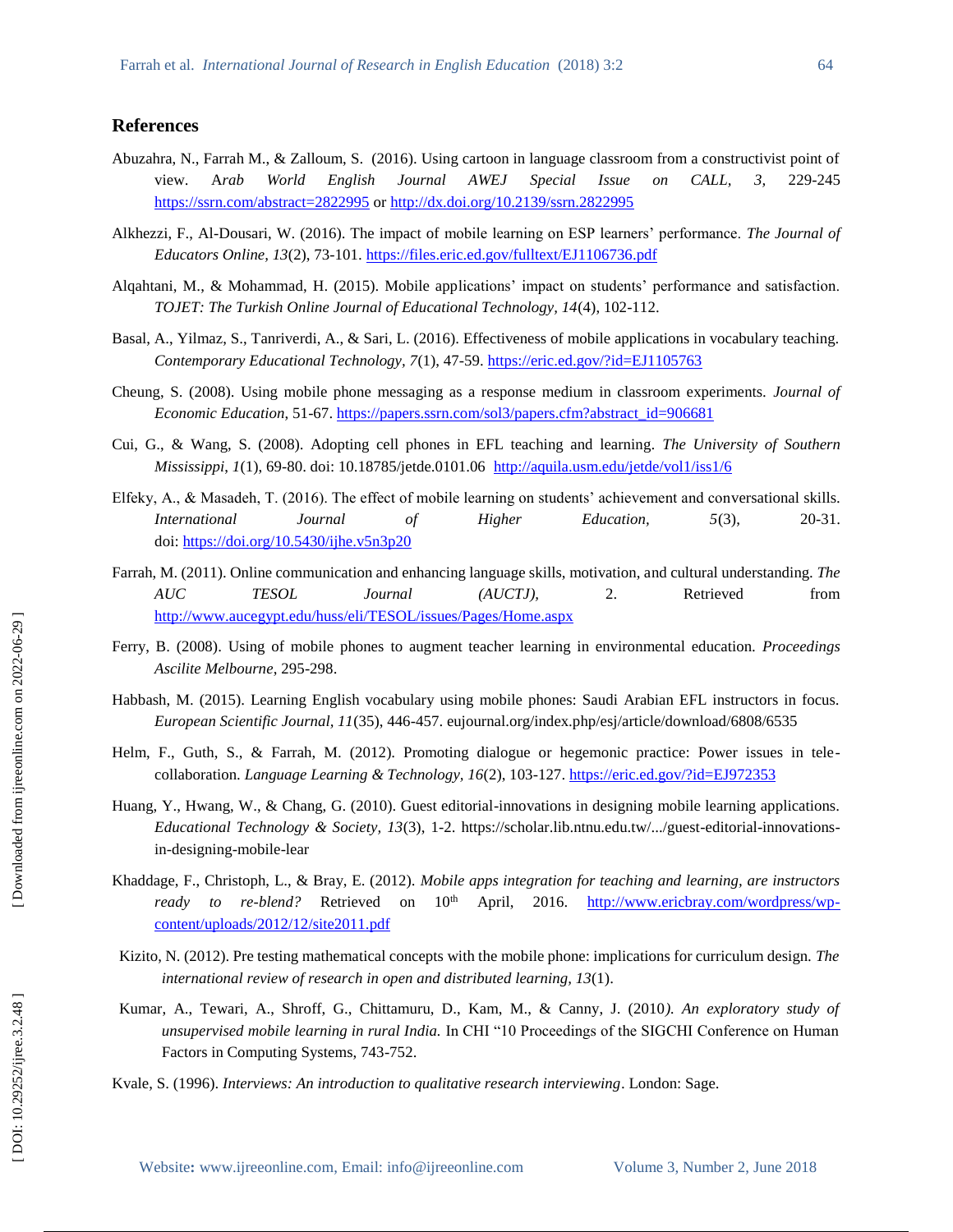- Liaw, S., Hatala, M., & Huang, H. (2009). Investigating acceptance towards mobile learning to assist individual knowledge management: based on activity theory approach*. Computers & Education*, *54*, 446 -454. [doi:10.1016/j.compedu.2009.08.029](http://dx.doi.org/10.1016/j.compedu.2009.08.029)
- Mason, J. (2002). *Qualitative researching*. London: Sage Publications Ltd.
- Moura, A. (2008). *Mobile learning with cell phones and mobile flicker: one experience in a secondary school.* 1 -5. [repositorio.uportu.pt/bitstream/11328/466/2/MOBILE%20LEARNING.2008.pdf](http://repositorio.uportu.pt/bitstream/11328/466/2/MOBILE%20LEARNING.2008.pdf)
- Mtega, W., Bernard, R., Msungu, A., &Sanare, R. (2012).*Using mobile phones for teaching and learning purposes in higher learning institutions: the case of Sokoine University of agriculture in Tanzania.* Proceedings and report of the 5<sup>th</sup>UbuntuNet Alliance annual conference, 118-129.
- Muyinda, P. B., Mugisa, E., & Lynch, K. (2007). *M -learning: the educational use of mobile communication devices.* Retrieved 10 10 April 2016. [http://cit.mak.ac.ug/iccir/downloads/SREC\\_07/Paul%20Birevu%20Muyinda%20,%20Ezra%20Mugisa%20,](http://cit.mak.ac.ug/iccir/downloads/SREC_07/Paul%20Birevu%20Muyinda%20,%20Ezra%20Mugisa%20,%20Kathy%20Lynch_07.pdf) [%20Kathy%20Lynch\\_07.pdf](http://cit.mak.ac.ug/iccir/downloads/SREC_07/Paul%20Birevu%20Muyinda%20,%20Ezra%20Mugisa%20,%20Kathy%20Lynch_07.pdf)
- Prensky, M. (2004). *What can you learn from a cell phone? – Almost anything! How to use the 1.5 billion computers*  already in our students' and trainees' pockets to increase learning, at home and around the world. 1-9.
- Rana, S. (2014). A study of use of mobile phones for teaching & learning purpose. *International Journal of Science and Research, 3*(6), 2765 -2767.<https://www.ijsr.net/archive/v3i6/MDIwMTQ4MzQ=.pdf>
- Seol, S., Sharp, A., & Kim, P. (2012). *Stanford mobile inquiry -based learning environment (SMILE): using mobile*  phones to promote student inquires in the elementary classroom. Retrieved on 8<sup>th</sup> April, 2016. [http://citeseerx.ist.psu.edu/viewdoc/download? doi=10.1.1.218.980&rep=rep1&type=pdf](http://citeseerx.ist.psu.edu/viewdoc/download?%20%20doi=10.1.1.218.980&rep=rep1&type=pdf)
- Suwantarathip, O., & Orawiwatnakul, W. (2015). Using mobile -assisted exercises to support students' vocabulary skill development. *TOJET: The Turkish Online Journal of Educational Technology, 14*(1), 163 -171. [http://files.eric.ed.gov/fulltext/EJ1057347.pdf](https://scu.rl.talis.com/link?url=http%3A%2F%2Ffiles.eric.ed.gov%2Ffulltext%2FEJ1057347.pdf&sig=f86538abb06b88ac325eeb87aa2e3848cdfbdacf0f5f4e8fa9bc88720743a944)
- UNISCO. (2012). *Mobile learning for instructors in Africa and the Middle East: Exploring the potentials of mobile technologies to support instructors and improve practices.* United Nations Educational, Scientific and Cultural Organization, 1 -40.
- Wang, B. T. (2017). Designing mobile apps for English vocabulary learning. *International Journal of Information and Education Technology, 7*(4), 279 -283. [doi: 10.18178/ijiet.2017.7.4.881](http://www.ijiet.org/show-86-996-1.html)
- Zou, B., & Li, J. (2015). Exploring mobile apps for English language teaching and learning. *Critical Call – Proceedings of the 2015 EUROCALL Conference, volume* Dublin: Research Researchpublishing.net[.http://dx.doi.org/10.14705/rpnet.2015.000394](http://dx.doi.org/10.14705/rpnet.2015.000394)

DOI: 10.29252/ijree.3.2.48]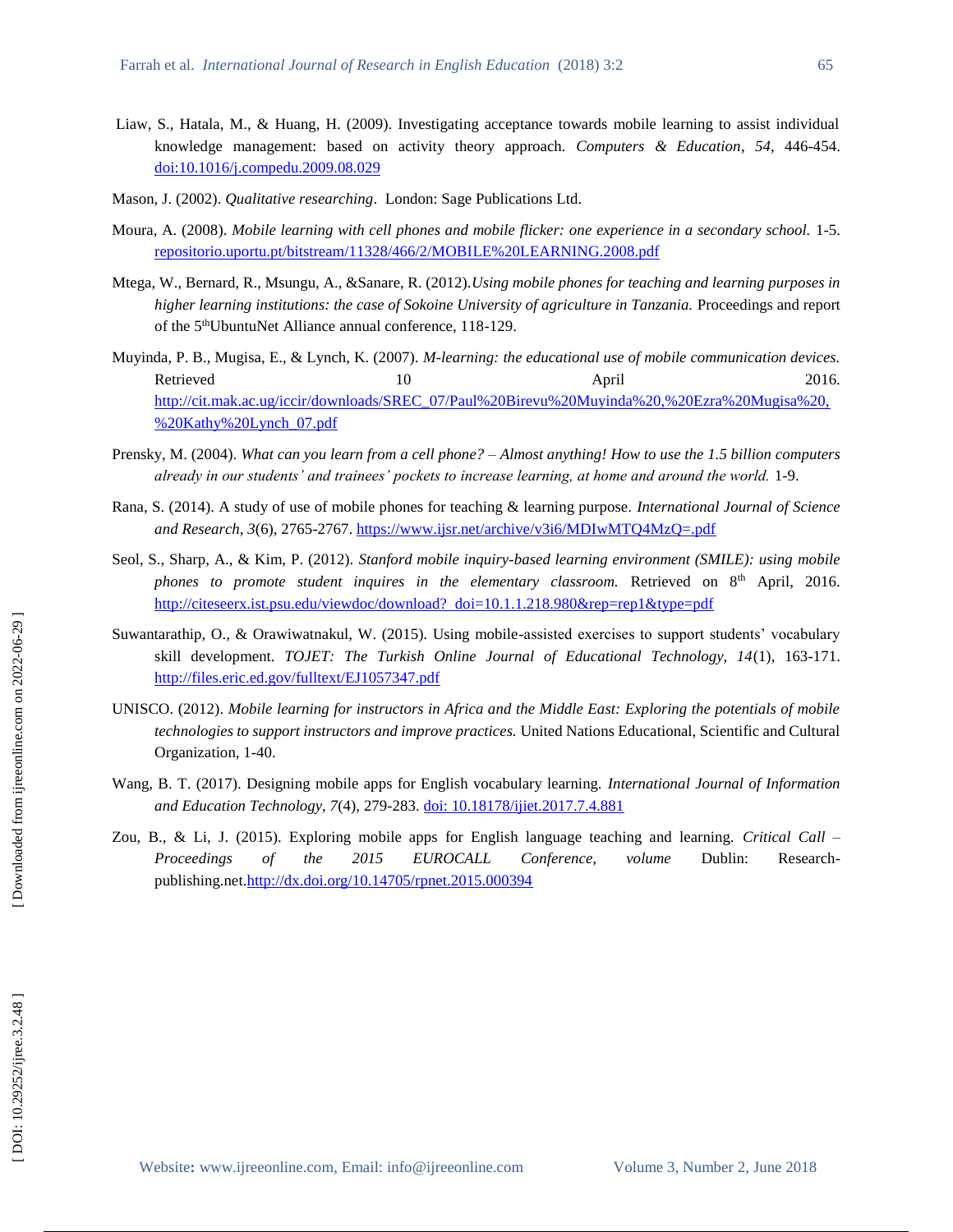#### **Appendix I: Questionnaire**

The purpose of this questionnaire is to measure the students and the instructors' attitudes towards the benefits of using mobile phone applications. . Please read the statements carefully and answer PART I, and PART II. Your answers will be kept strictly confidential and anonymous.

**PART I**: Please, tick  $(\checkmark)$  the appropriate box.

| A - Gender:                      | $\Box$ Female | $\Box$ Male  |                                                                                    |           |
|----------------------------------|---------------|--------------|------------------------------------------------------------------------------------|-----------|
| B-Year of study:                 |               | $\Box$ Third | $\Box$ Fourth                                                                      |           |
| $C-$ Current GPA: $\Box$ 70 – 79 |               | $\Box$ 80-89 | $\Box$ 90 and above                                                                |           |
|                                  |               |              | $\vert$ D- Do you feel nervous when you use mobile phone applications? $\vert$ Yes | $\Box$ No |

**PART II**: Indicate the extent to which you agree or disagree with the following statements regarding your views towards the general attitudes of the students of **using mobile phone applications** by putting a tick  $(\checkmark)$  in the appropriate box using the scale given below.

| <b>Strongly Disagree</b> | Disagree | Neutral | Agree | Strongly agree |
|--------------------------|----------|---------|-------|----------------|
|--------------------------|----------|---------|-------|----------------|

|                | 2<br>5<br>3<br>4                                                                                                     |   |              |   |   |   |
|----------------|----------------------------------------------------------------------------------------------------------------------|---|--------------|---|---|---|
| N <sub>0</sub> | <b>Item</b>                                                                                                          | 1 | $\mathbf{2}$ | 3 | 4 | 5 |
| 1              | Using mobile phone applications in learning strengthens knowledge<br>retention.                                      |   |              |   |   |   |
| 2              | Using mobile phone applications in learning helps students access<br>the content of learning.                        |   |              |   |   |   |
| 3              | Using mobile phone applications in learning is convenient.                                                           |   |              |   |   |   |
| 4              | Using mobile phone applications in learning reinforces what I'm<br>weak in.                                          |   |              |   |   |   |
| 5              | Using mobile phone applications in learning reduces my<br>misconceptions.                                            |   |              |   |   |   |
| 6              | Using mobile phone applications in learning helps me store and call<br>data.                                         |   |              |   |   |   |
| 7              | I use mobile phone applications to contact with my colleagues<br>through using Facebook, Twitter, and SMS and so on. |   |              |   |   |   |
| 8              | Using mobile phone applications in learning is diversionary for me.                                                  |   |              |   |   |   |
| 9              | I use my phone just for texts and calls.                                                                             |   |              |   |   |   |
| 10             | I do not know my mobile phone's type.                                                                                |   |              |   |   |   |

[Downloaded from ijreeonline.com on 2022-06-29]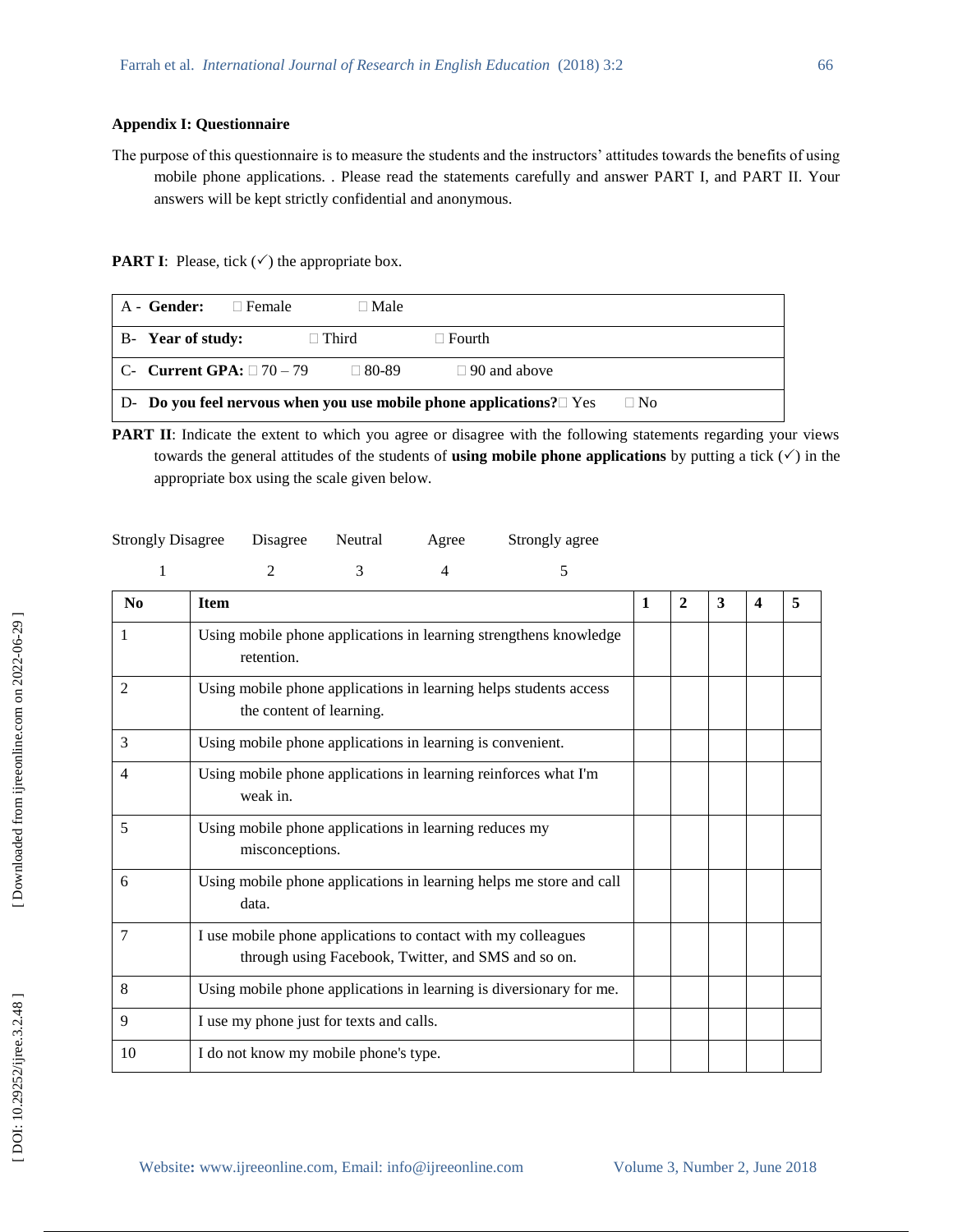| 11 | Though there are educational applications in my phone, I download<br>extra applications.                                                                        |  |  |  |
|----|-----------------------------------------------------------------------------------------------------------------------------------------------------------------|--|--|--|
| 12 | I use collaboration applications to share documents and files such as<br>Google applications.                                                                   |  |  |  |
| 13 | I use coordination applications to get information about my<br>assignments and date class organization such as Twitter.                                         |  |  |  |
| 14 | I use communication applications to communicate, share and<br>discuss data through Facebook and Skype.                                                          |  |  |  |
| 15 | Using mobile phone applications makes me enjoy learning.                                                                                                        |  |  |  |
| 16 | Using mobile phone applications in learning motivates me to study<br>hard.                                                                                      |  |  |  |
| 17 | Using mobile phone applications is consistent with<br>language/literature learning courses.                                                                     |  |  |  |
| 18 | Using mobile phone applications is a convenient tool for<br>meaningful learning.                                                                                |  |  |  |
| 19 | I use Opera Mini, Internet Explorer, Mozilla fire fox, Opera and<br>Google chrome applications to browse online such as e-mail,<br>real materials and lectures. |  |  |  |